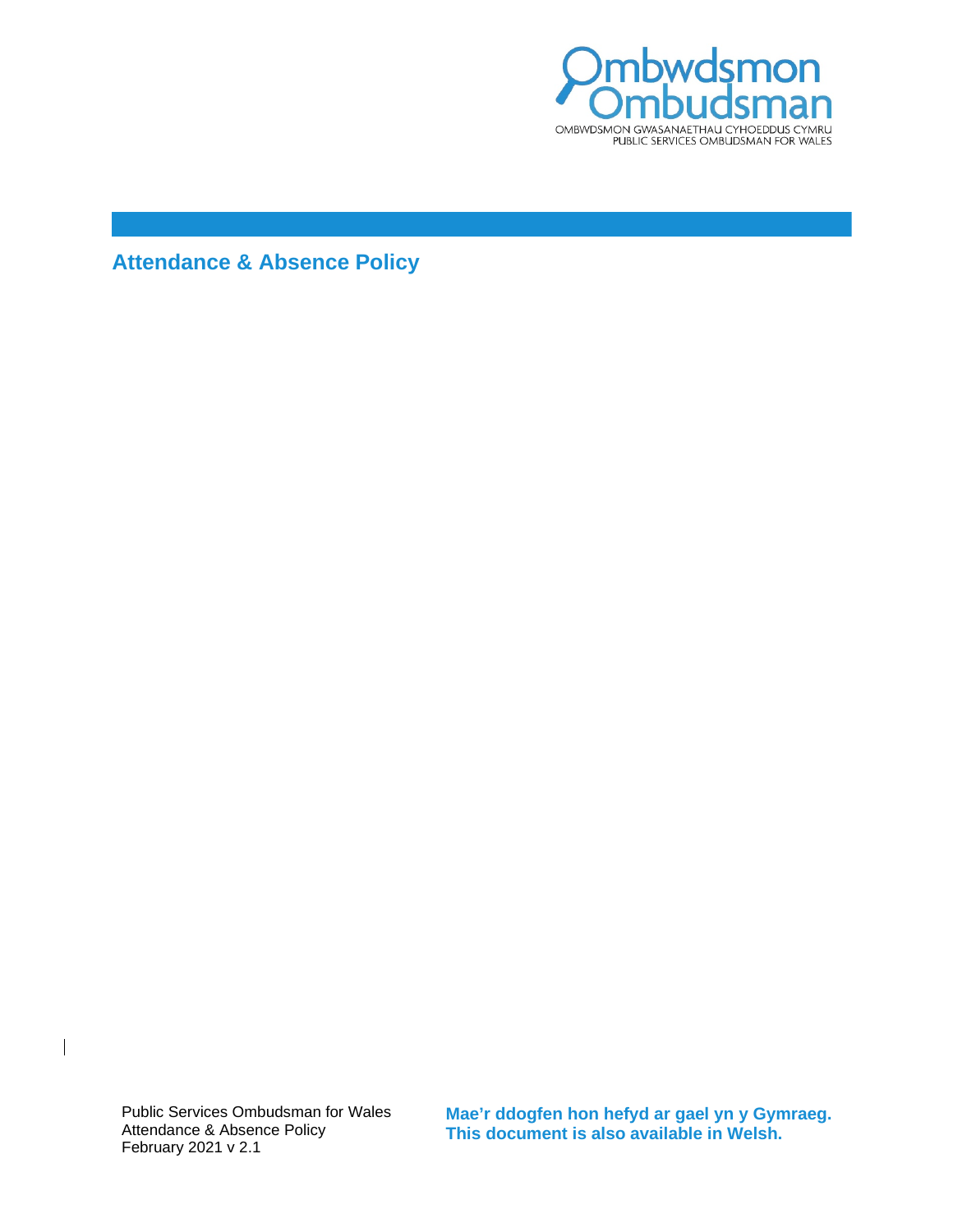# **Contents**

| Page |
|------|
|      |
|      |
|      |
|      |
|      |
|      |
|      |
|      |
|      |
|      |
|      |
|      |
|      |
|      |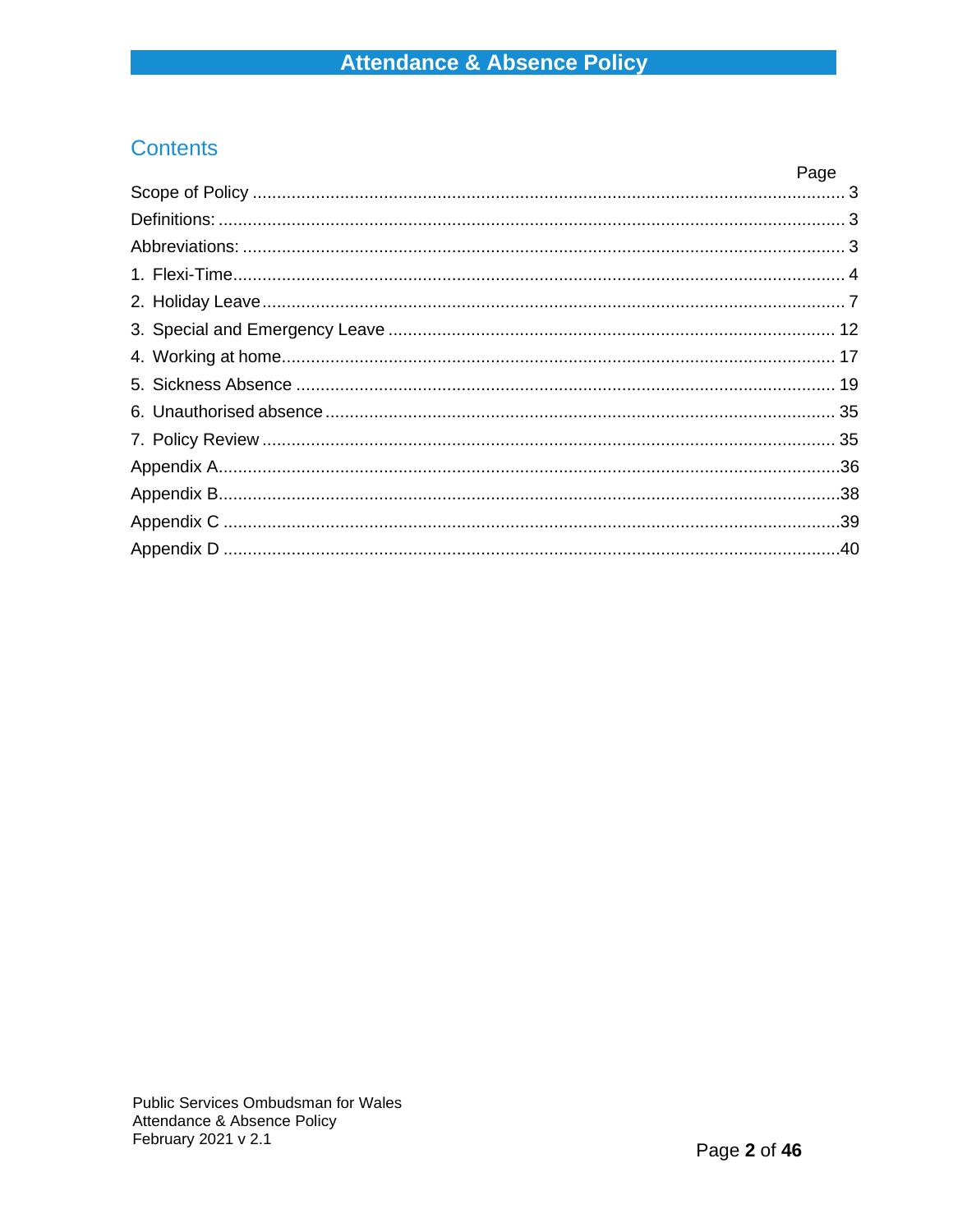# <span id="page-2-0"></span>**Scope of Policy**

This policy and procedure has been agreed following consultation with the Staff Representative Council, and applies to all staff regardless of status or length of service, except where probationary staff are affected differently as set out in this policy.

This policy does not form part of staff contracts of employment and it may be amended at any time. PSOW may also vary this procedure, including any time limits, as appropriate in any case. Substantial changes to this policy will be made only following consultation with the Staff Representative Council.

Whilst this policy seeks to provide a consistent and fair framework for managing staff attendance and absence, nothing in this policy fetters or restricts the exercise of any discretion. Line managers have day to day discretion to operate the policy fairly, consistently and in the light of any particular circumstances. Any proposal to depart significantly from the policy should however, be discussed with the Human Resources Business Partner and agreed by the Ombudsman, Chief Operating Officer & Director of Improvement, or Chief Legal Advisor & Director of Investigations.

# <span id="page-2-1"></span>**Definitions:**

**'Line Manager'**: Where reference is made to 'Line Manager' in this policy, staff are expected to substitute the following, in order, where their own 'line manager' is not available;

- A) Acting line manager,
- B) Other line manager,
- C) Line manager of their line manager.

# <span id="page-2-2"></span>**Abbreviations:**

'**HRBP**' in this policy means Human Resources Business Partner or an HR adviser.

'**HRPO**' in this policy means HR and Payroll Officer

'**COO/DoI**' in this policy means Chief Operating Officer/Director of Improvement or, in the absence of COO/DoI, the Chief Legal Adviser & Director of Investigations.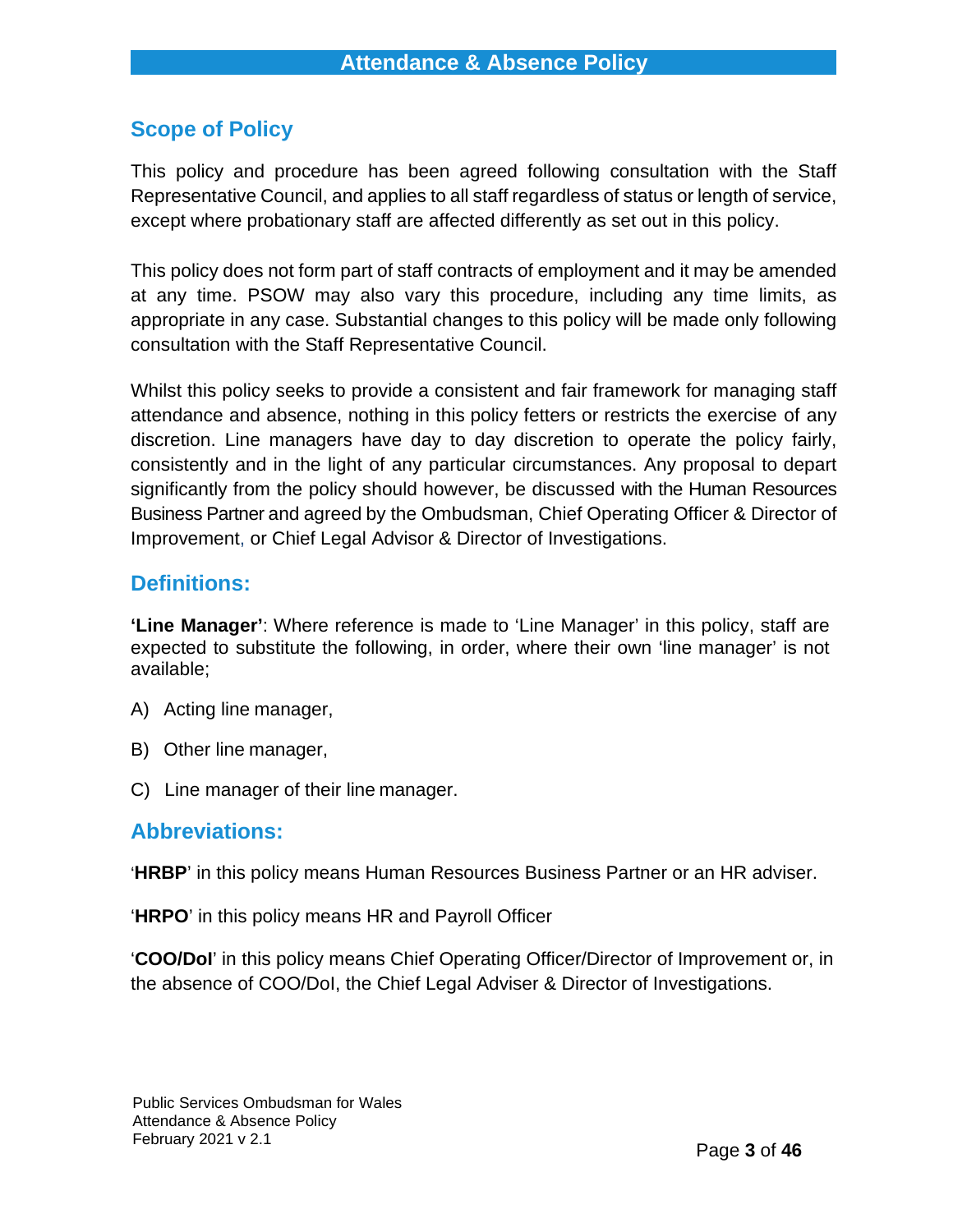# <span id="page-3-0"></span>**1. Flexi-Time**

#### **1.1 Introduction**

- 1.1.1 PSOW has a flexi-time scheme which applies to all staff (subject to 1.1.3 and 1.1.4) and provides flexibility in the way that staff can work their contracted hours. It enables them to work flexibly, balancing operational needs with personal and domestic circumstances, provided that staff complete their contracted hours within a stipulated time (the accounting period). Contracted hours for full time staff are 37 hours per week, excluding lunch breaks (i.e. 7 hours and 24 minutes per normal working day).
- 1.1.2 Key requirements of the PSOW flexi-time scheme are that the office must have adequate staffing levels during office opening hours (i.e. 9am to 5pm Monday to Thursday, 9am to 4:30pm Friday), in order to provide a public service, and that staff must work hours to enable them to interact with managers and colleagues and attend appointments, meetings and training. To provide the necessary level of service, members of staff may be required to start by 9am and / or work until 5pm. Staff should discuss their intended pattern of attendance with colleagues and their Line Manager, and be prepared to be flexible if necessary in order to ensure adequate cover for their area ofwork.
- 1.1.3 The decision to allow staff to work flexi-time remains at the Line Manager's discretion and can be withdrawn at any time. In this circumstance written details of the reason for the withdrawal will be provided. **All of the arrangements set out below must beoperated in the light of the operational requirements of PSOW, with a focus on working productively and achieving good results.**
- 1.1.4 Line Managers can determine and agree set hours for staff who do not work within the flexi-time scheme. In these circumstances, recording of times worked will still apply. Kelioshould be used to record **hours worked**, not times that staff are in the office, by clocking in and out. The effective operation of the system relies very much on the duty of trust that exists between staff and PSOW and staff are expected, when recording their time, to ensure that they accurately reflect the amount of time that they have actually worked during the course of the day.
- 1.1.5 The flexi-time scheme is designed to enable staff to carry over a maximum specified amount of deficit or excess hours from one accounting period to the next. On leaving PSOW staff will usually be expected to take any excess hours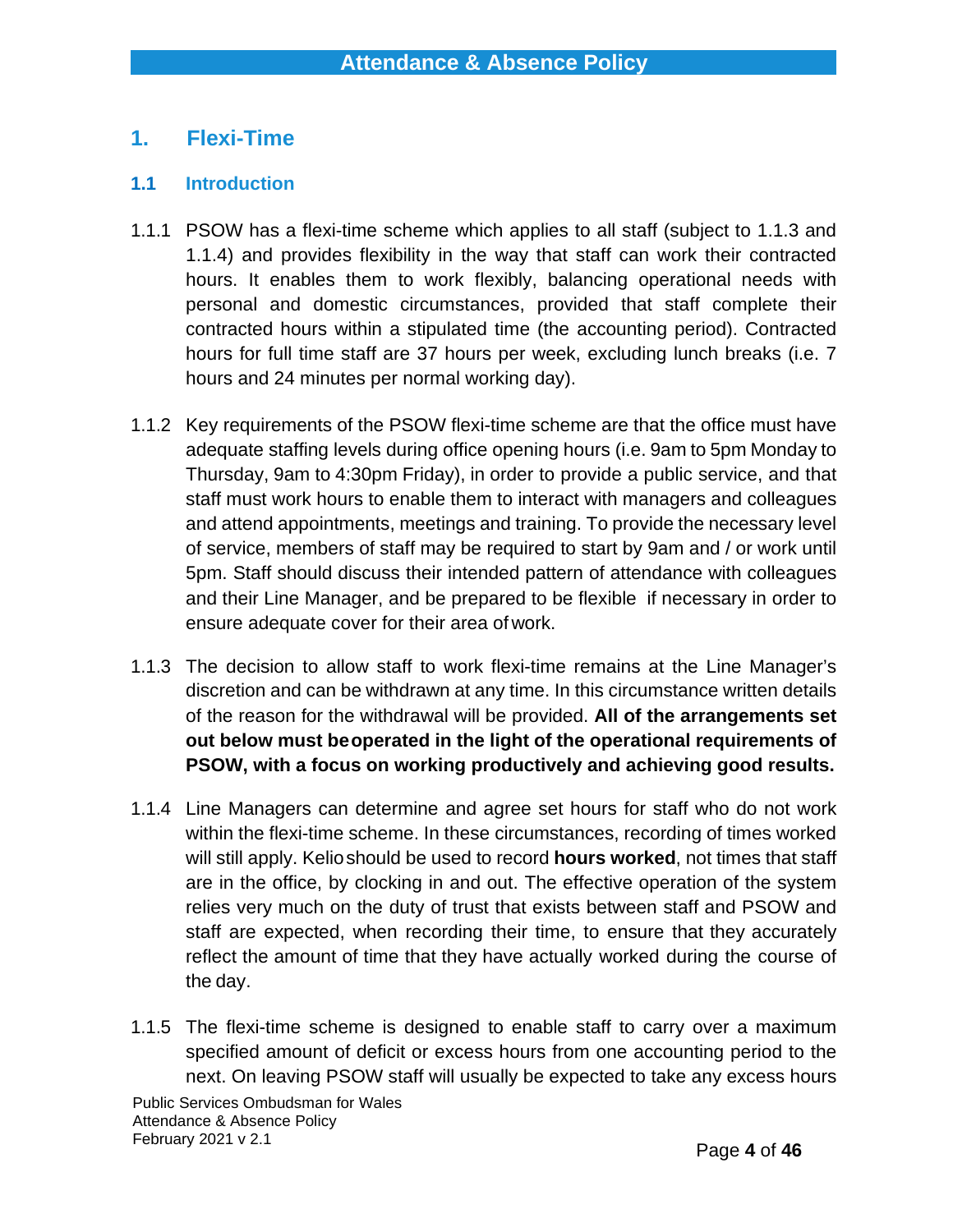owed to them before their date of leaving. Deficit hours outstanding at the date of leaving will usually be deducted from any remaining annual leave or a deduction, equivalent to the pay for the number of deficit hours, may be made from pay.

- 1.1.6 Abuse of the flexi-time scheme, or deliberate mis-recording of hours worked, is misconduct. Staff found to have abused the system may be subject to formal disciplinary action and may be required thereafter to work standard (fixed) hours.
- **1.2 Flexi-Time: When staff can work**
- 1.2.1 Subject to requirements for office cover, meetings, appointments, training and interactions with managers and colleagues, staff working flexi-time may work on any days of the week (i.e. including weekends) and at any times, **up to a maximum of 10 hours in a day.**
- 1.2.2 **A break of a minimum of 20 minutes** (half an hour if aged under 18) must be taken in any period of work of 6 or more hours. Staff are encouraged to have a proper break away from desks and away from computer screens, and to have a break longer than the legal minimum of 20 minutes.
- 1.2.3 For this level of flexibility to work effectively, it is vital that staff discuss their working plans with their manager so that the office can provide a full and effective service, and that their working plans are reflected in each staff member's electronic calendar. It is recognised that some teams/staff will have greater flexibility than others but planning or working times will maximise the benefits to all staff. To avoid the need to discuss working hours on a daily basis, Line Managers may wish to agree regular working patterns with members of staff. Staff are then responsible for informing and seeking approval from their Line Manager when changes to this working pattern are sought.

#### **1.3 Flexi-Time: The Accounting Period**

- 1.3.1 The accounting period is four weeks.
- Public Services Ombudsman for Wales Attendance & Absence Policy February 2021 v 2.1 1.3.1 An excess or deficit in hours recorded, compared with the contracted hours for the accounting period, may be carried over from one accounting period to the next subject to a **maximum excess** of the equivalent **of two standard days**  (14hr:48m for full time staff or 40% of weekly hours for those that work parttime). The **maximum deficit** which may be carried over is the equivalent **of one**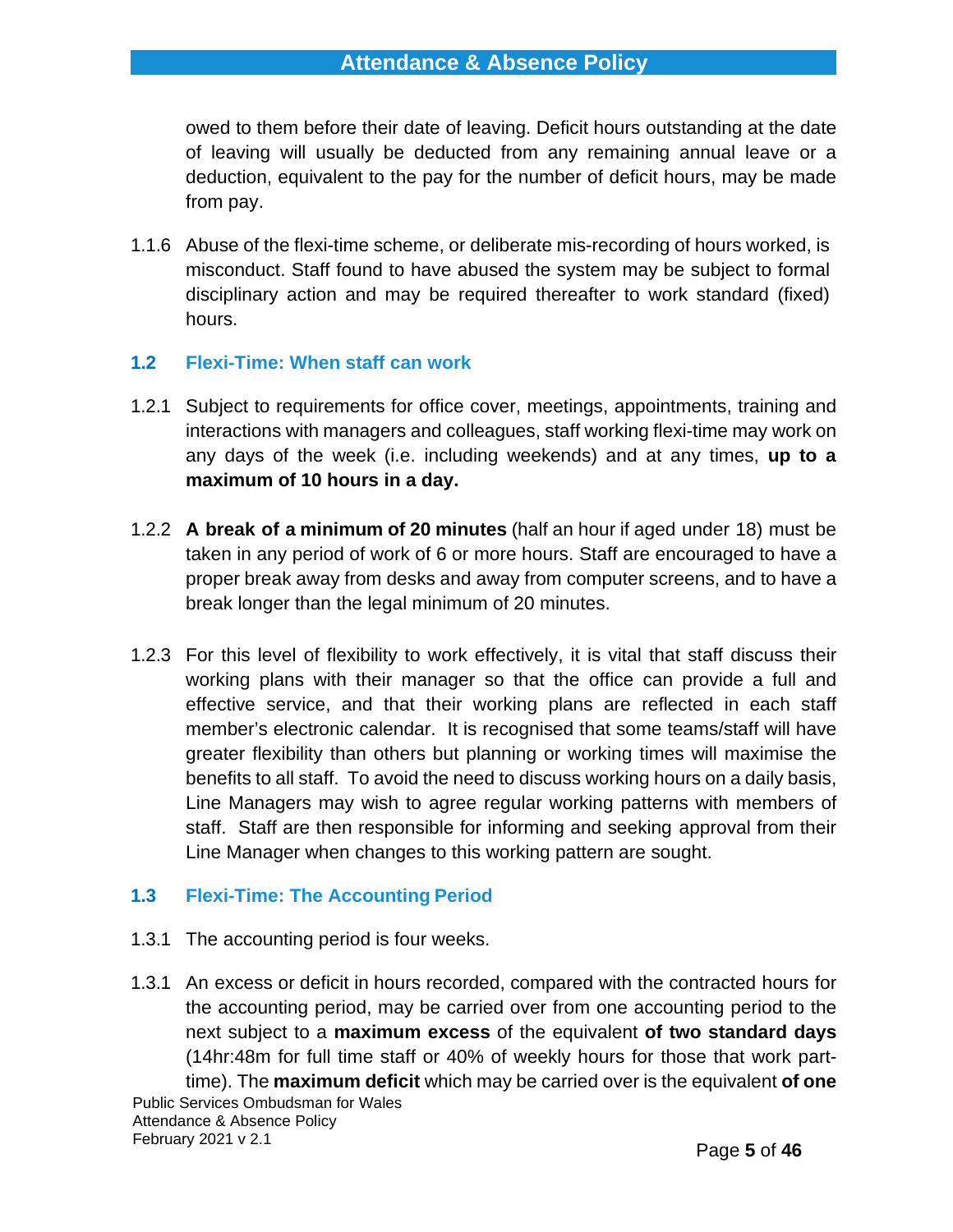**and a half standard days** (11hr:06m for full time staff or 30% of weekly hours for part-time staff). A standard day is 7hr:24m for full time staff or 20% of their weekly hours for part-time staff).

- 1.3.2 Staff are subject to these maximum excess and deficit limits unless stated otherwise.
- 1.3.3 Staff are responsible for ensuring that they are not in deficit by more than one and a half standard days at the end of the accounting period. If staff are in deficit by a greater amount, they may be required to offset the deficit against their annual leave. Staff are required to use all excess hours or eliminate any deficit before foreseeable periods of absence such as Maternity Leave. A member of staff may, with the agreement of the Line Manager, convert up to one day of holiday leave per settlement period to flexi-time to offset a deficit.
- 1.3.4 Any excess hours above the maximum credit limit of 2 standard days are usually lost. However, where prevented by the needs of PSOW from reducing their credit balance to the maximum, staff may be allowed to carry the excess into the next reporting period. This is subject to the prior approval of the Line Manager who will request the HR Officer to amend Kelio accordingly. Where this occurs, every effort should be made, where operational requirements allow, to reduce the excess and bring it within the normal limits as soon as reasonably possible. Unless there are exceptional circumstances the normal limits will apply at the end of the next accounting period.

# **1.4 Flexi-Time: Flexi leave**

- 1.4.1 The flexibility on days and times of work means that flexi leave may not be required. However, flexi leave is time taken:
	- a) in lieu of excess hours already attended (in the previous or current accounting period); and/or
	- b) in anticipation of hours to be made up later in the current accounting period, provided that staff are not in deficit at the time of booking;
	- c) as a day or half a day off. This should be requested via Kelio and authorised accordingly so that Line Managers are aware in advance of when the leave will be taken so that health and safety obligations are fulfilled and so that they can ensure adequate staff cover. It will not count against the annual leave allowance.

1.4.2 Up to 1.5 standard days flexi leave may be taken in each accounting period.

Public Services Ombudsman for Wales Attendance & Absence Policy February 2021 v 2.1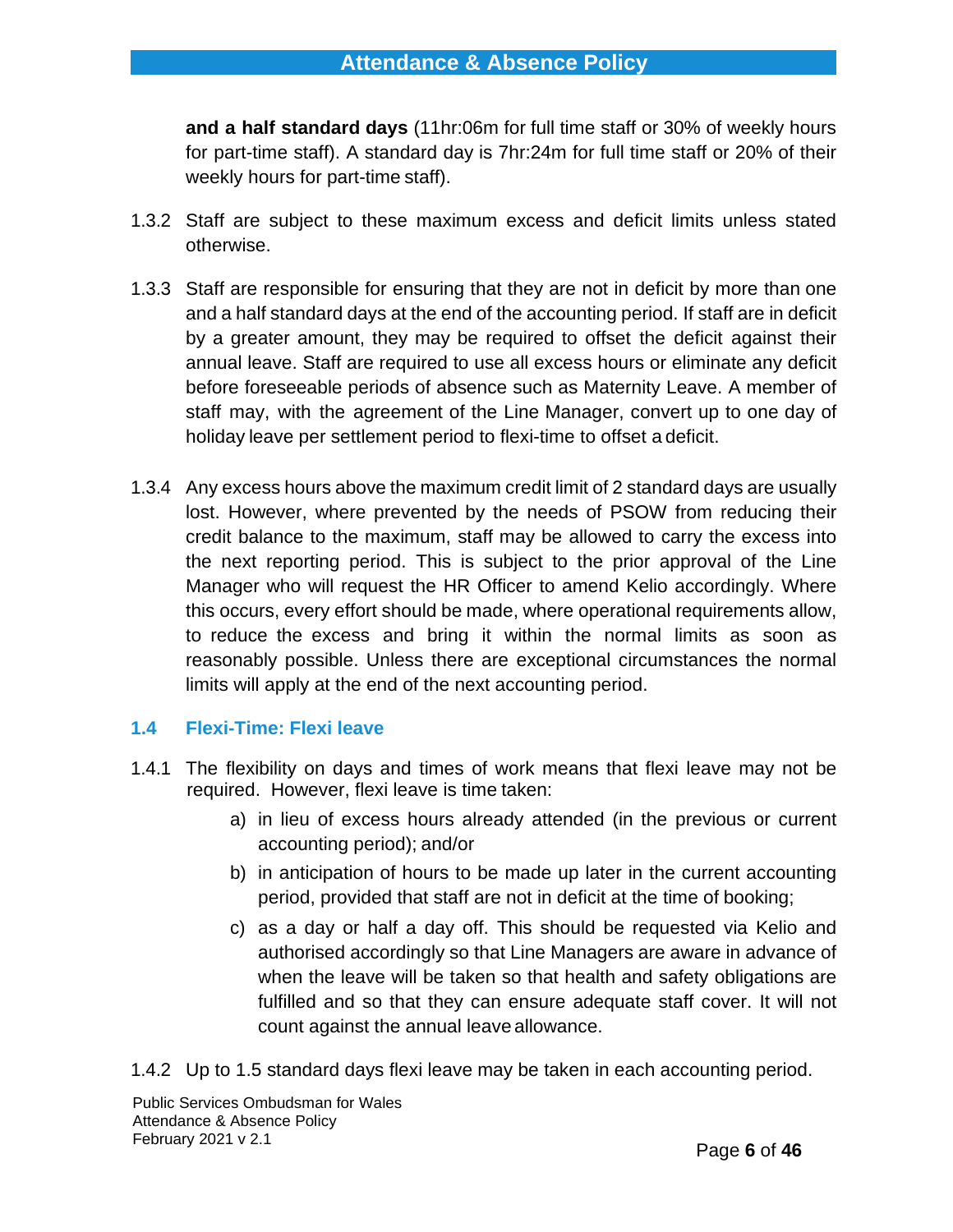- 1.4.3 Flexi leave may be booked for the current and next accounting periods only.
- 1.4.4 Flexi leave will be approved only where staff and the line manager reasonably expect the member of staff to have sufficient hours to comply with the maximum permitted deficit at the end of the accounting period, and where required office cover can be maintained.

## **1.5 Flexi-Time: Absence from PSOW**

- 1.5.1 Credits equivalent to the standard working day will be authorised for:
	- a) any paid leave e.g. sick leave, maternity leave, paid special leave;
	- b) public/privilege days;
	- c) official duty away from PSOW for whole days.
	- d) Unpaid leave where a deduction in salary is to be made.
- 1.5.2 Where official duty causes staff to be away from PSOW for more than their standard working day, including travelling, staff may claim the full hours away from PSOW minus the normal travel to work time and lunch break taken (minimum 20 minutes) up to a maximum of 10 hours for the day. Alternatively, staff may claim the full hours actually worked at the temporary location excluding any travel time.
- 1.5.3 Where staff work from home the actual hours worked should be recorded. Hours worked should not exceed 10 hours in one day.
- 1.5.4 Staff are required to arrange medical and other appointments in their own time making use of the flexibility of working times under this scheme. However, time will be credited for medical appointments where the appointment is part of ongoing treatment, or where the appointment relates to a condition covered by the Equality Act 2010.
- 1.5.5 Where staff fall ill whilst at work and therefore leave during thecourse of the day they should refer to section 5 for further details on sickness absence.

# <span id="page-6-0"></span>**2. Holiday Leave**

#### **2.1 Introduction**

2.1.1 This section sets out PSOW's policy on holiday leave.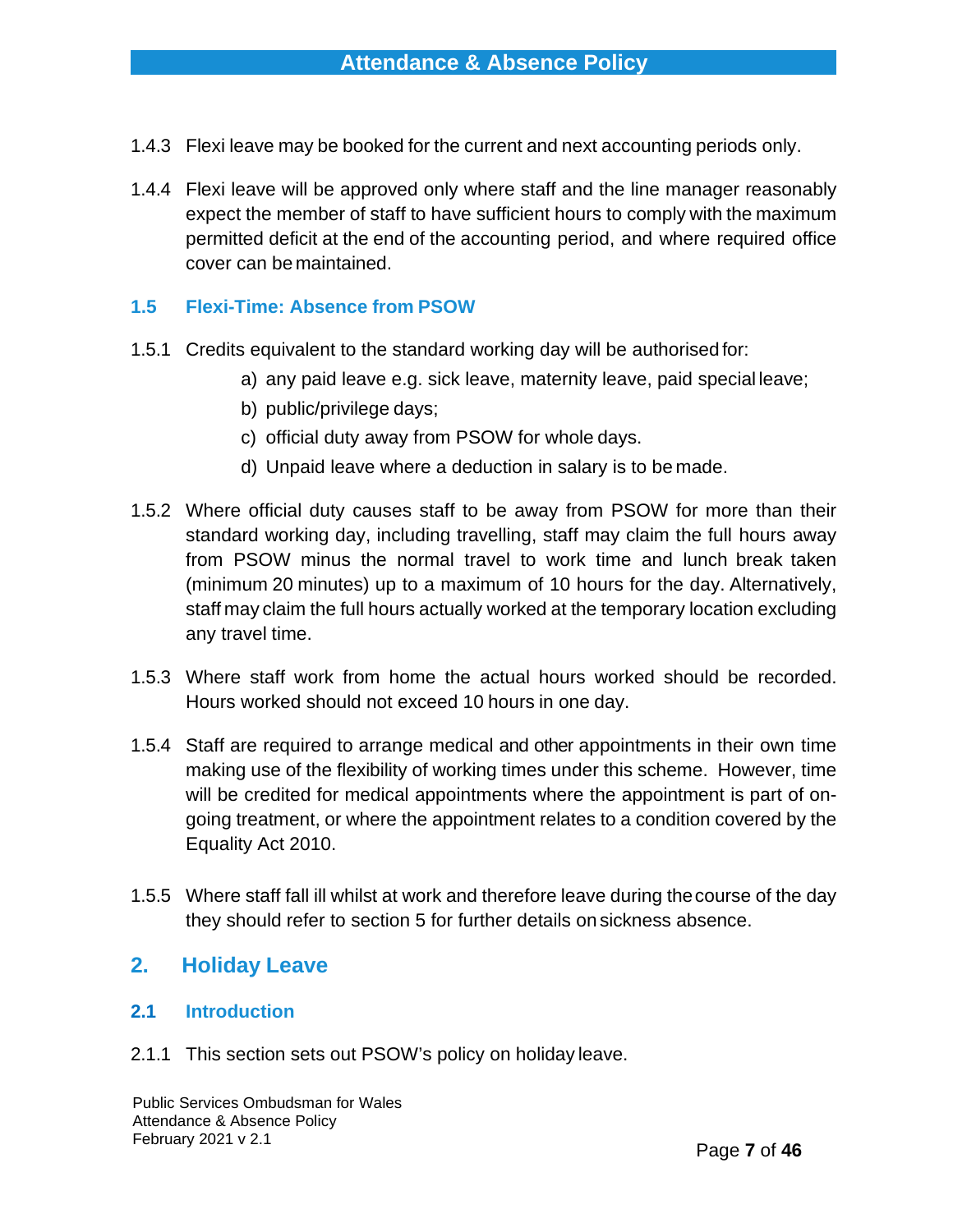#### **2.2 Holiday Leave Allowance**

- 2.2.1 Staff are entitled to the paid holiday leave allowance specified in their contract, which exceeds statutory minimum provision in all cases. Calculations for staff working part-time hours are calculated on a pro- rata basis.
- 2.2.2 PSOW is closed on bank and public holidays, and on the afternoon of the last working day before Christmas. Staff are entitled to paid leave on these days.
- 2.2.3 Part-time staff are entitled to time off for PSOW office closure days in proportion to their weekly hours of work, regardless of whether or not they would normally have worked on the days on which PSOW is closed.
- 2.2.4 If staff temporarily work more or less than their normal working hours there is no corresponding adjustment of their holiday leave allowance. If staff move from full to part-time working, or vice versa, or otherwise change their number of working hours during a leave year, they will receive written confirmation of a permanent change of working hours and the new holiday leave allowance entitlement will be calculated.

#### **2.3 Holiday Leave Year**

2.3.1 The holiday year for staff is based upon their start date within PSOW. The holiday year for staff will end on the last calendar day of the month that they joined. For example, if the member of staff commenced with PSOW on the 15 April, then their holiday year will be 1 May to 30 April each year.

#### **2.4 Holiday Leave Calculation**

- 2.4.1 All leave entitlement calculations e.g. for part time staff and for leavers will be calculated on a pro-rata basis, with any fraction rounded up to the nearest half day.
- 2.4.2 For new starters and leavers, annual leave is accrued only for full months worked.

#### **2.5 Requesting Holiday Leave**

2.5.1 Staff must not take holiday leave without the prior approval of their Line Manager. The Line Manager has the right to delay a request for operational reasons*.* Refer to section 3 for PSOW policy on Special and Emergency Leave.

Public Services Ombudsman for Wales Attendance & Absence Policy February 2021 v 2.1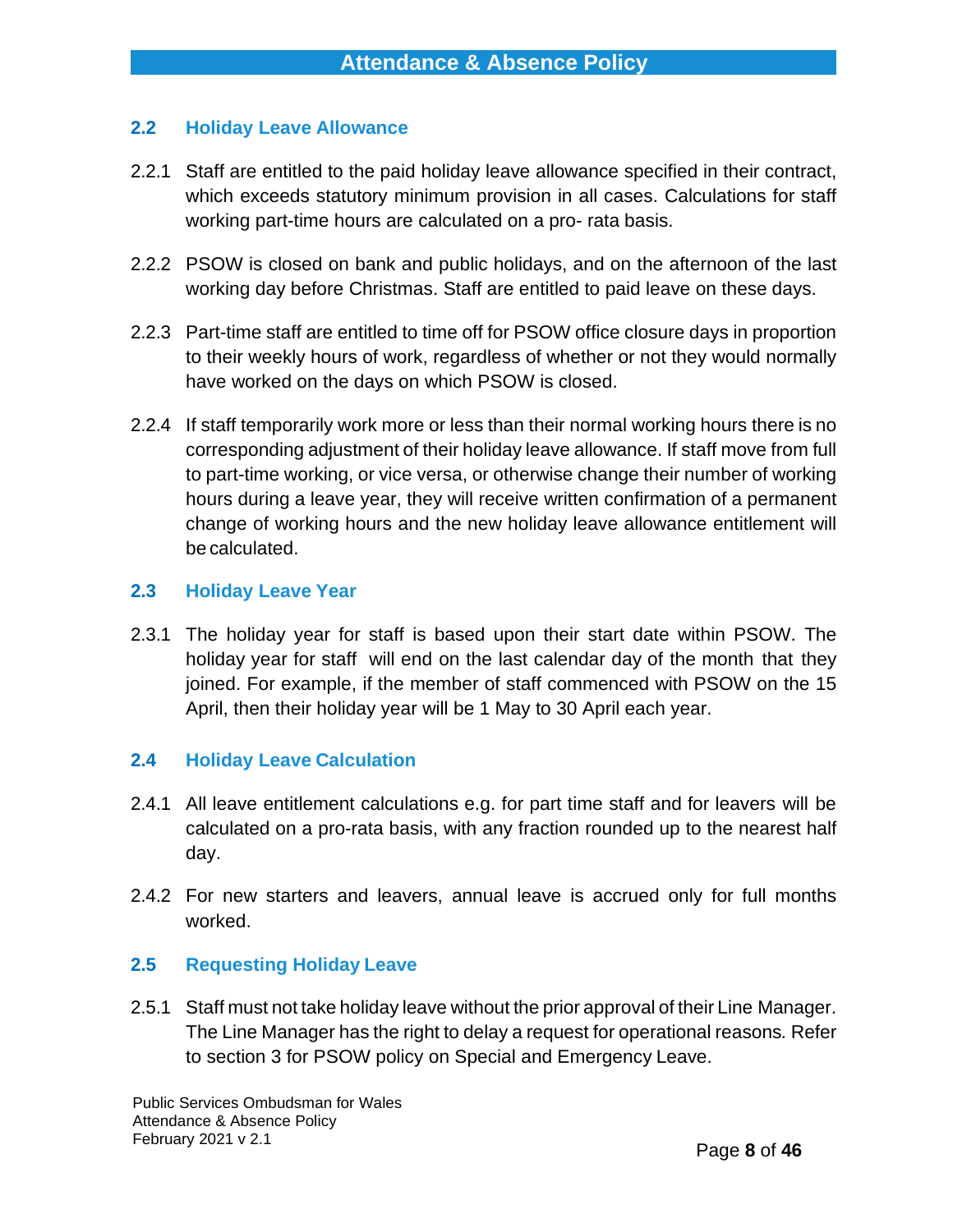# **Attendance & Absence Policy**

- 2.5.2 New staff during their probationary period (generally six months) may take only holiday leave accrued. In exceptional circumstances and subject to Line Manager's discretion applications for additional holiday leave may be considered - e.g. a request for a two week (10 working day) summer vacation that starts within 4 months of the employee start date can be considered after taking into account PSOW operational requirements and the member of staff's attendance history since starting.
- 2.5.3 Line Managers should make appropriate arrangements to ensure that staff have the opportunity to take their full leave entitlement whenever this can be approved without disadvantage to operational activities. This will involve planning any necessary absence cover and, as far as is practicable, organising work to take account of anticipated variations in staffing resource.
- 2.5.4 Holiday leave requests should be submitted in advance by **at least** twice the period of leave requested – so a request for 5 working days leave should be submitted at least 10 working days before the start of the leave requested. Staff should request longer holidays in good time. Requests for leave more than 12 months in advance or requests for leave over 15 working days should be formally requested to the Chief Operating Officer/Director of Investigations (COO/DOI) as early as possible. Staff should not make firm holiday arrangements until their leave request has been approved. Late requests will howeverbe accommodated whenever this will not cause operationaldifficulty.
- 2.5.5 Where several members of staff apply for leave for the same period, Line Managers may need to balance the number on holiday with PSOW needs to make sure that services are maintained. The Line Manager will consider staff availability at organisational, team and equivalent grade levels, as well as the wish to accommodate the wishes of the member of staff. Line Managers will seek to be fair to all staff, particularly at popular holiday times. Every effort will be made to agree these matters as quickly as possible and both common sense and consideration for others will be used to agree periods of holiday leave. Members of staff are asked to bear in mind that by booking holiday leave they may prevent colleagues from booking holiday leave at the same time. Consequently members of staff are asked to avoid booking speculative holiday leave and then cancelling this nearer to the date involved.

#### **2.6 Recording Holiday Leave**

2.6.1 Staff should use Kelio to apply for leave.

Public Services Ombudsman for Wales Attendance & Absence Policy February 2021 v 2.1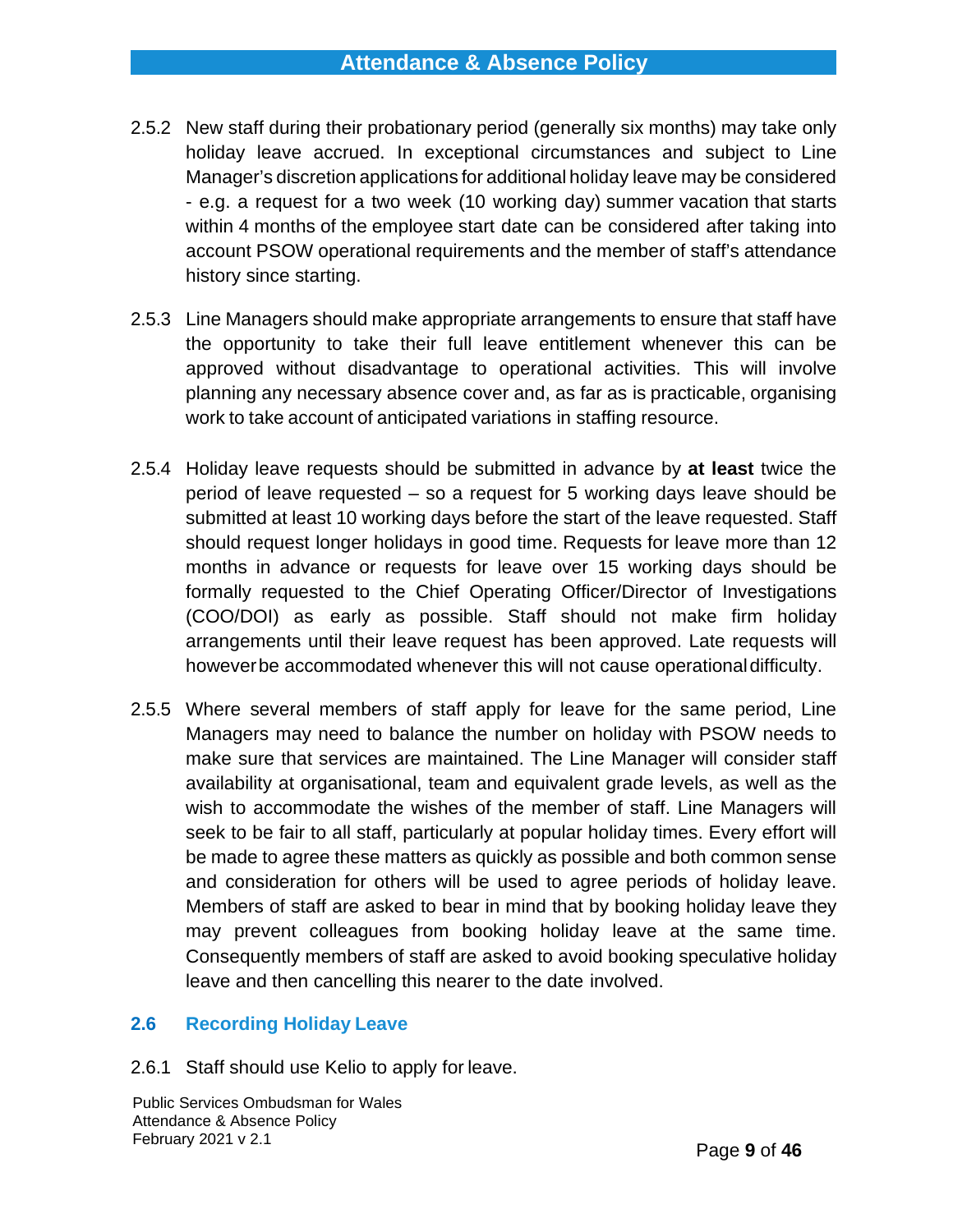# **2.7 Anticipation and carry over of Holiday Leave**

- 2.7.1 Staff should normally take their full leave entitlement within the individual holiday leave year. However, staff may anticipate up to 3 days, pro-rata for staff working part-time hours, from their next year's holiday leave allowance.
- 2.7.2 Similarly, staff can carry over up to 7 days leave, pro rata for staff working parttime hours, and take it during their next holiday leave year.
- 2.7.3 Part-time staff can anticipate or carry over the corresponding proportion of their leave allowance on the same terms.
- 2.7.4 Anticipation of more than 3 days or carry over of more than 7 days (or the parttime equivalent) from/to the next leave year may be agreed under the following circumstances:
	- a) At the discretion of the Chief Operating Officer in agreed circumstances, for example to visit relatives living abroad; or
	- b) At the discretion of the Chief Operating Officer in exceptional circumstances when pressure of work delays anyone from taking requested holiday leave in the leave year in which it is earned; or
	- c) where a period of maternity / paternity leave has prevented holiday leave being exhausted during the holiday year; or
	- d) where a period of sickness absence has prevented holiday leave being taken during the holiday year up to a maximum of 48 days carry over leave in total.
- 2.7.5 As PSOW wishes staff to take up all holiday entitlement during the holiday leave year, any balance of holiday leave that is in excess of that which can be carried over at the holiday leave year end will be lost, unless there is prior authorisation from the Ombudsman for it to be carried forward or it is covered by section 2.7.4 c) &d).
- 2.7.6 In exceptional cases, payment may be offered in lieu of a maximum of 10 days holiday leave in excess of that which can be carried over. Payment in these cases will be at the normal basic remuneration and is subject to the approval of the Ombudsman. This discretion will be used only where Line Managers have asked staff to delay taking holiday leave due to the pressure of work.

# **2.8 Fixed Term contracted staff**

2.8.1 Fixed term contracted staff are entitled to one twelfth of the holiday leave allowance for each completed month of service.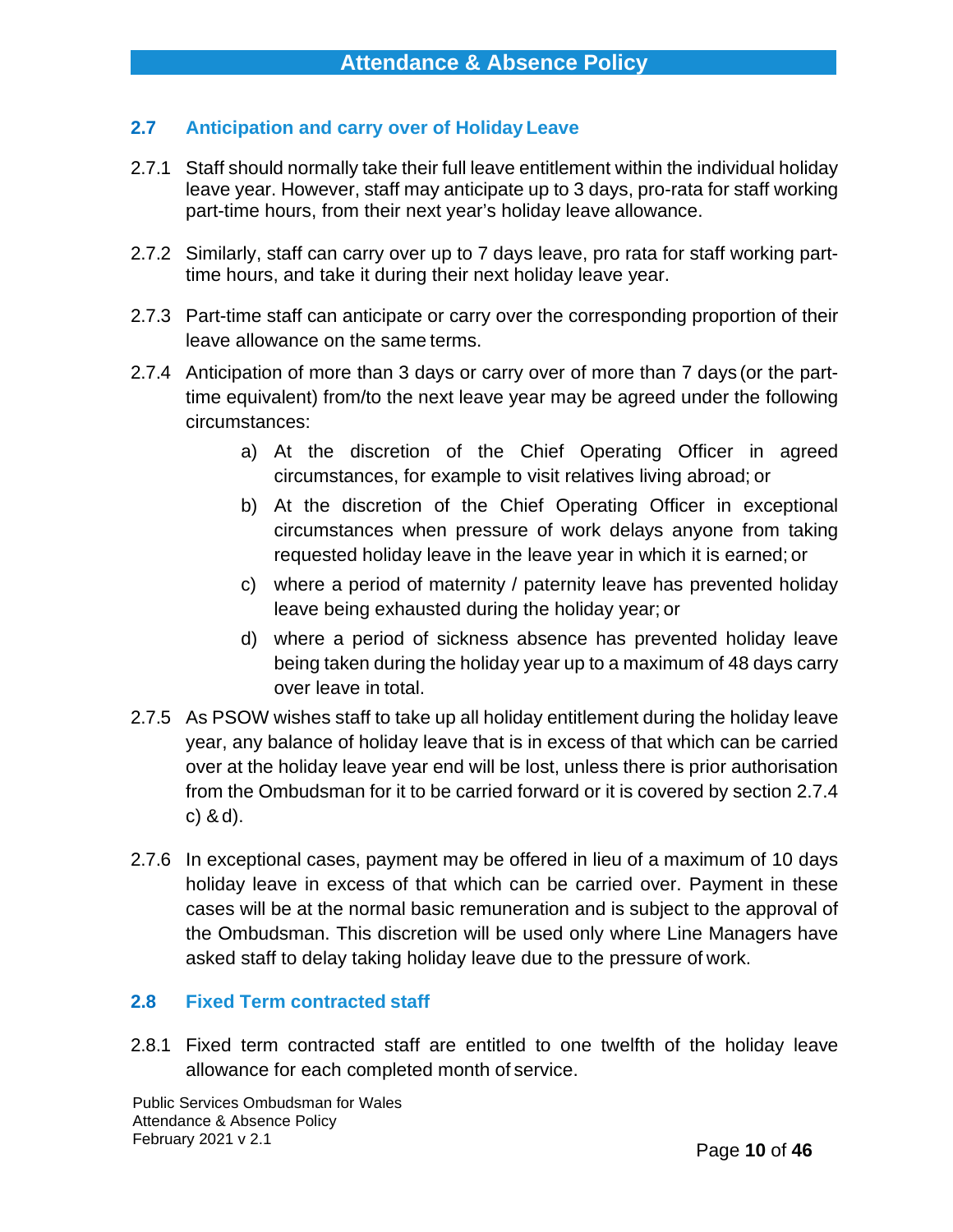- 2.8.2 Fixed term staff during their probationary period (generally six months) may take only holiday leave accrued.
- 2.8.3 In exceptional circumstances and subject to Line Manager's discretion applications for additional holiday leave may be considered. e.g. a request for a two week (10 working day) summer vacation that starts within 4 months of the employee start date can be considered after taking into account PSOW operational requirements, the amount of leave to be accrued during the fixed term appointment and the member of staff's attendance history since starting.
- 2.8.4 After the probationary period has been successfully worked, Fixed term staff can anticipate leave. However, they must not take more leave than they will earn during the period the appointment is expected to last.
- **2.9 Relationship between Holiday Leave and Sick Leave**
- 2.9.1 See section 5.20.
- **2.10 Maternity, Paternity and Adoption Leave – Holiday Leave entitlement**
- 2.10.1 While on paid ordinary Maternity, Paternity or Adoption Leave staff will accrue holiday leave at their normal rate (pro-rata if part-time).

#### **2.11 Holiday Leave on Termination**

- 2.11.1 When it is known that a member of staff is leaving PSOW, the Line Manager will request Corporate Services to work out any outstanding holiday leave (see Holiday Leave Calculation at 2.4 above). As far as possible, members of staff and Line Managers should ensure that all leave entitlement is taken before the date of termination, and that at the time of leaving staff will not have taken more leave than they have earned.
- 2.11.2 If the member of staff has not been able to take any accrued holiday entitlement before the date of termination of employment, payment will be made in lieu of untaken leave only where this is:
	- a) due to sickness absence (up to a maximum of 48 days); or
	- b) due to maternity/paternity/adoption leave; or
	- c) in exceptional circumstances with prior agreement and at the discretion of the Ombudsman e.g. when pressure of work delays anyone from taking requested holiday leave.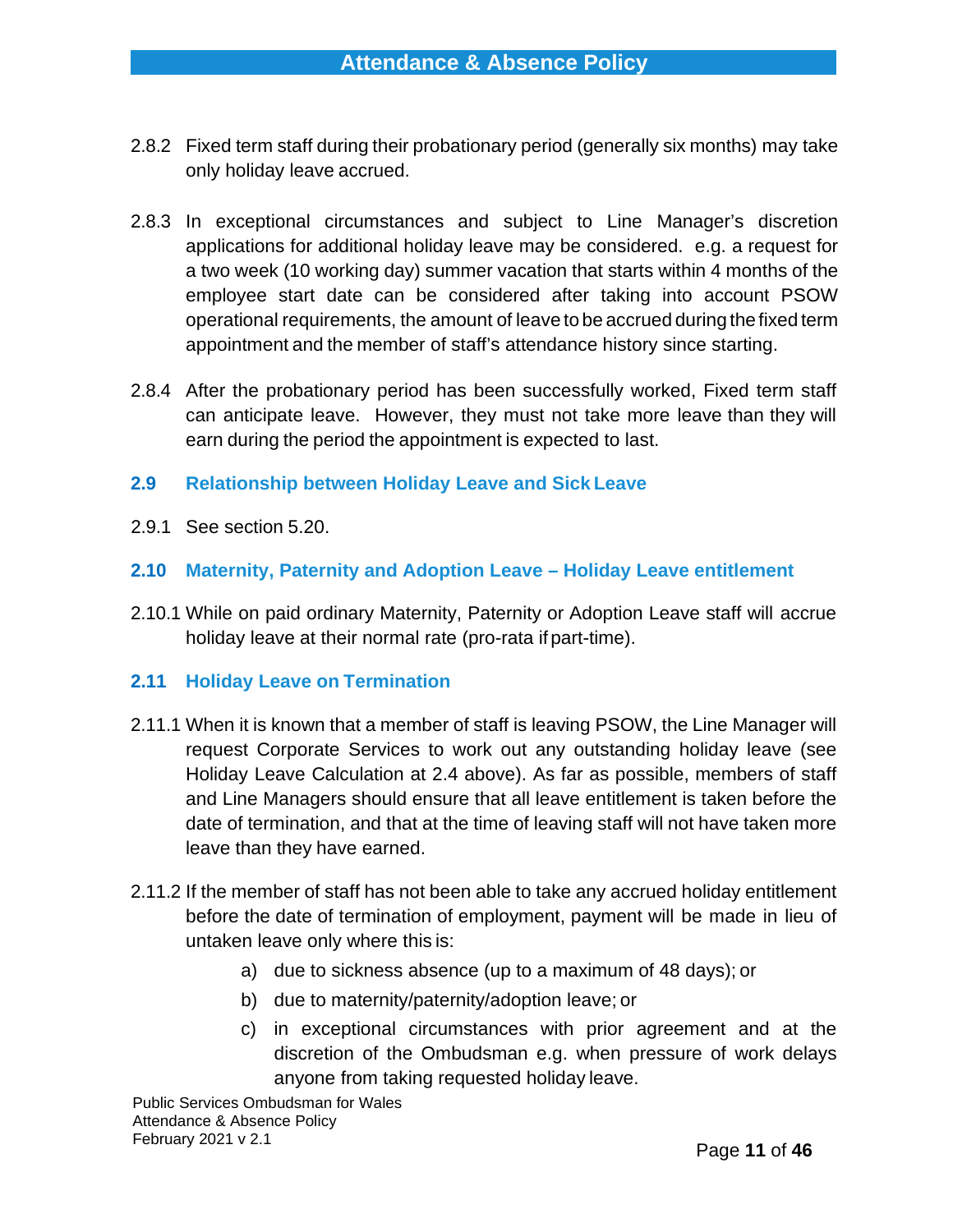2.11.3 Staff who have taken more leave than their entitled holiday allowance at the date of termination will normally be required to refund the difference in the form of a deduction from their salary.

# <span id="page-11-0"></span>**3. Special and Emergency Leave**

#### **3.1 Introduction**

- 3.1.1 PSOW wishes to respond promptly, sympathetically and consistently to staff having to balance the demands of domestic and work responsibilities at times of urgent and unforeseen need.
- 3.1.2 This section of the policy deals with time off for staff, which is **not** classified as one of the following:
	- a) Annual holiday leave (refer to section 2)
	- b) Sick leave (refer to section 5)
	- c) Maternity/Paternity/Adoption Leave (refer to separate Maternity/Paternity/Adoption policy)
- 3.1.3 Annual holiday leave (and flexi leave) is expected to cater not only for annual and occasional holiday, but also for the few other occasions when domestic circumstances make it difficult to attend work. Emergency and special leave without pay should be considered where paid special leave is not appropriate under the sections this policy that follow and it is judged that the use of annual leave / flexi leave entitlement is against the welfare interest of the member of staff and is likely to impair working effectiveness.
- 3.1.4 Time off with or without pay may be granted by the Line Manager to assist staff with domestic, personal incidents, responsibilities and public duties. The Line Manager must advise Corporate Services of any time off without pay that is agreed. Records of Special Leave approved (see form at Appendix E) must also be passed to Corporate Services once complete and signed.
- 3.1.5 Line Managers should use their discretion in a way which takes account of the member of staff's circumstances, and consider the operational impact upon PSOW. Sections 3.5 to 3.12 illustrate the types of leave which may be granted under 'Special or Emergency' leave. However, this is for guidance only and is not exhaustive. If staff or Line Managers have any doubt, they should contact the Human Resources Business Partner (HRBP).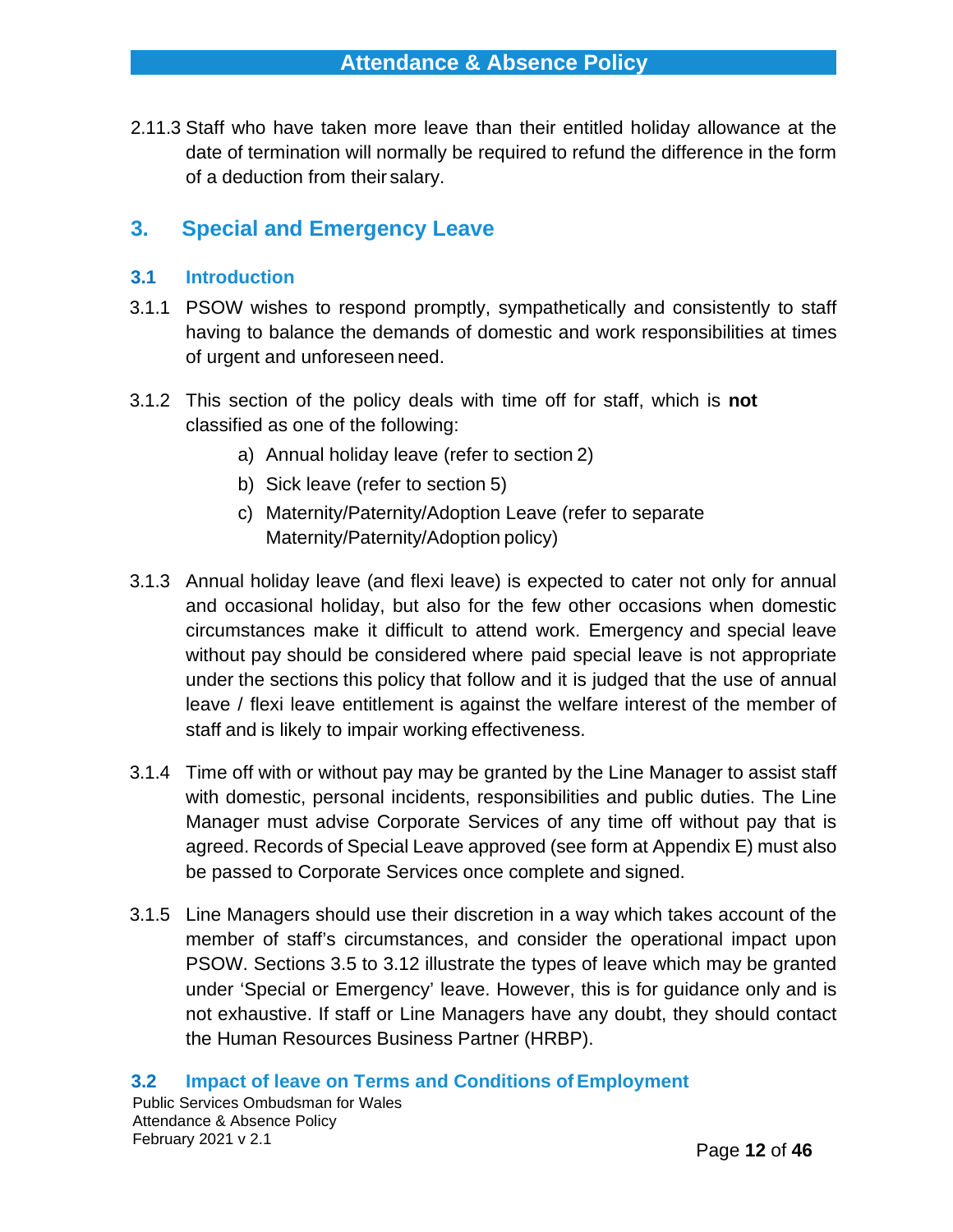- 3.2.1 Leave with pay does not impact on reckonable pay for pension purposes.
- 3.2.2 Emergency and special leave without pay will in effect have a "stop the clock" principle. Therefore, no benefits, including annual leave or pensionable service are accrued during the period of unpaid leave, but benefits accumulated are preserved, and entitlements resume upon return to work.
- 3.2.3 PSOW reserves the right to suspend / deduct any additional payments being received during periods of unpaid emergency and special leave which are longer than 3 weeks.
- 3.2.4 Periods of unpaid emergency and special leave are non-pensionable. Staff can enhance their pensionable service lost as a result of unpaid leave by purchasing Added Years through the Principal Civil Service Pension Scheme.
- 3.2.5 Leave without pay does not amount to termination of employment.No pay will be given for a period of unpaid emergency and special leave including public holidays, Saturdays or Sundays. Staff will not be entitled to any other type of leave (such as annual or sick leave) whilst on unpaid leave.
- 3.2.6 Staff taking more than nine months unpaid leave within a reporting year will not receive a performance review or incremental pay increase.
- 3.2.7 The emergency and special leave entitlements set out in this policy are the maximum entitlement in a 12-month period for staff.
- **3.3 Preserved rights during unpaid emergency and special leave**
- 3.3.1 Career opportunities staff will still be able to apply for any career opportunities subject to the member of staff's availability to attend any selection process and, if successful, to return to work within a reasonable time to fill the vacancy.

# **3.4 Roles and responsibilities**

- 3.4.1 Staff
	- a) Requests for emergency and special leave (paid or unpaid) must be authorised by the member of staff's Line Manager.
	- b) If emergency and special leave is being taken in an emergency, staff are required to seek approval from their Line Manager as soon as possible.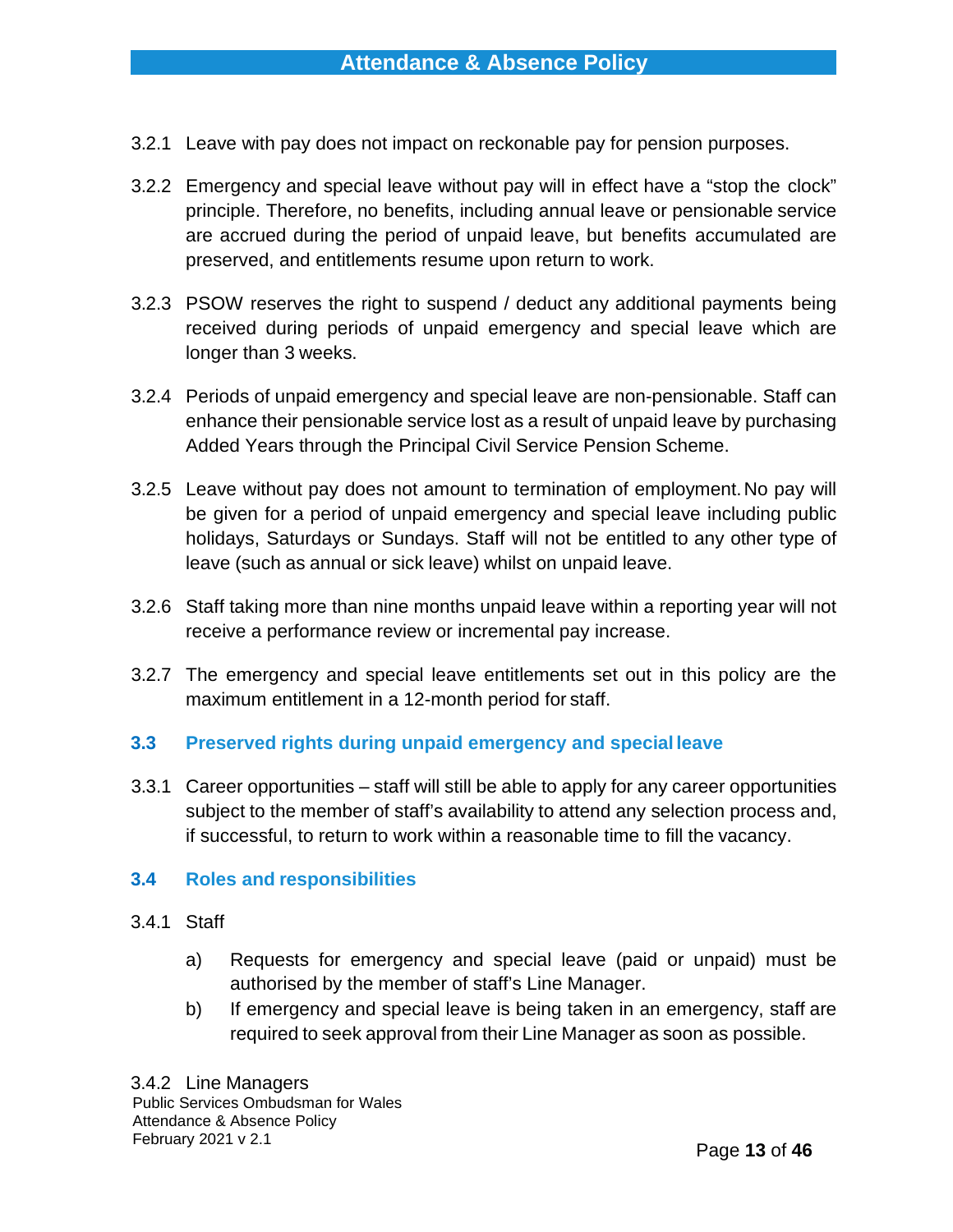- a) Line Managers are responsible for authorising emergency and special leave (paid or unpaid) having considered the circumstances of the request.
- b) Line Managers should satisfy themselves that there is no reasonable acceptable alternative to emergency and special leave.
- c) Line Managers must notify the HRBP of any periods of unpaid leave taken by staff immediately, giving the staff name, reasons for unpaid leave and the dates of unpaid leave.

# **3.5 Compassionate/Bereavement Leave**

- 3.5.1 Staff will be entitled to up to 5 days paid special leave where a member of their close family dies, falls seriously ill or is injured. "Close family" is defined to include a husband, wife, partner, child, parent, sibling, or someone who lives in the same household as the member of staff (for example, a grandparent).
- 3.5.2 In exceptional circumstances, emergency and special leave may be granted for more distant relatives, if for instance the member of staff is responsible for the funeral arrangements.
- 3.5.3 Staff will be entitled to up to 1 day's paid leave where a family member (other than a member of "close family"), close friend or colleague has died and the member of staff wishes to attend the funeral.
- 3.5.4 In exceptional circumstances, longer periods of paid special leave may be granted following consultation with the HRBP. Furthermore, additional days of unpaid leave, may be granted at the discretion of the Line Manager, whilst considering both the personal needs and circumstances of the member of staff, and the needs of PSOW.
- 3.5.5 Separate provisions apply in the case of Parental Bereavement Leave and these are detailed in the Parental Leave Policy.

#### **3.6 Leave for personal/domestic circumstances**

3.6.1 One day paid emergency leave may be granted for pressing and important unforeseeable reasons such as domestic emergencies and events that cause serious disruption or distress to staff (and where 3.7 does not apply). In exceptional circumstances up to 5 days paid emergency and special leave may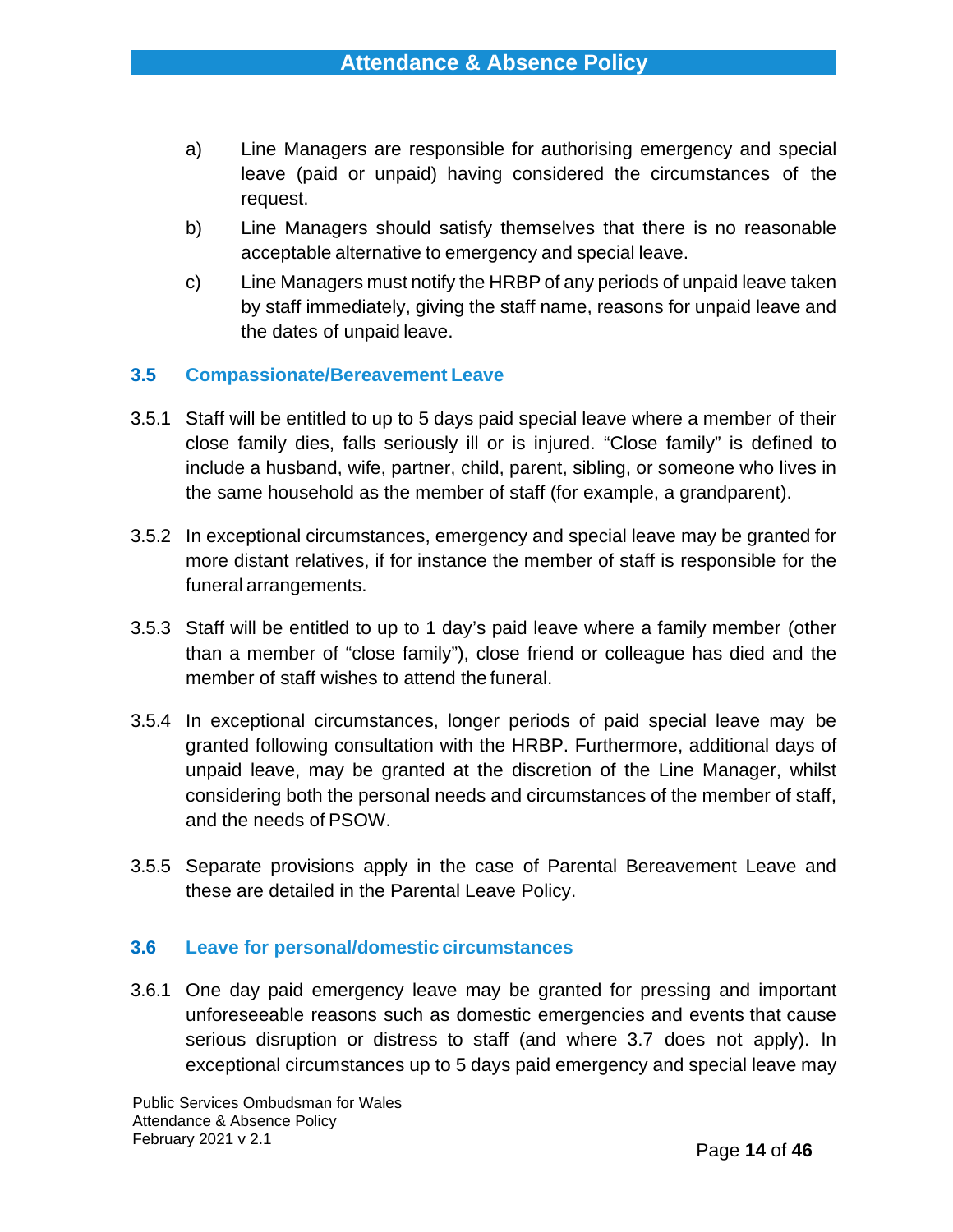be granted with Line Manager approval. If the member of staff needs to take more time, it should be taken as unpaid leave or from their annual holiday leave entitlement.

# **3.7 Time off for Dependants**

- 3.7.1 Staff are entitled to take a reasonable amount of time off to deal with a family emergency or where an incident is unforeseeable. Staff are entitled to request this from the beginning of their employment. Time off for dependants is **unpaid**  unless staff use any available annual holiday or flexi leave allowance.
- 3.7.2 A dependant is a partner or spouse, parent or child, or someone who lives with the member of staff, but not their lodger or someone employed by them. A dependant may also be a person who reasonably relies on the member of staff for assistance when that person falls ill or is injured.
- 3.7.3 A circumstance in which a member of staff may take time off for dependants includes their dependant giving birth, childcare arrangements breaking down or a dependant unexpectedly fallingill.
- 3.7.4 The amount of time off must be reasonable in the circumstances. In most cases, this will be no more than a day or two. However, depending upon the circumstances, more unpaid leave may be granted.
- 3.7.5 Staff have a right not be victimised, dismissed or subjected to detriment for taking reasonable time off to look afterdependants.
- 3.7.6 In most cases staff are unlikely to be able to give advance notice of the time off. However, staff must let their Line Manager know, as soon as possible, the reason for their absence and how long they expect to be off work.
- 3.7.7 Line Managers must inform the HRBP of the absence and the period of unpaid leave.

# **3.8 Nursing a sick relative / caring for a dependant**

3.8.1 Emergency and special leave without pay, in addition to the paid leave mentioned in 3.5, may be granted to staff in order to care for a near relative who is ill. Applications should be supported by medical evidence relating to the person who is ill. Such leave will be limited to cover a period until the member of staff can make arrangements for more permanent care arrangements (any period of unpaid leave is non-pensionable).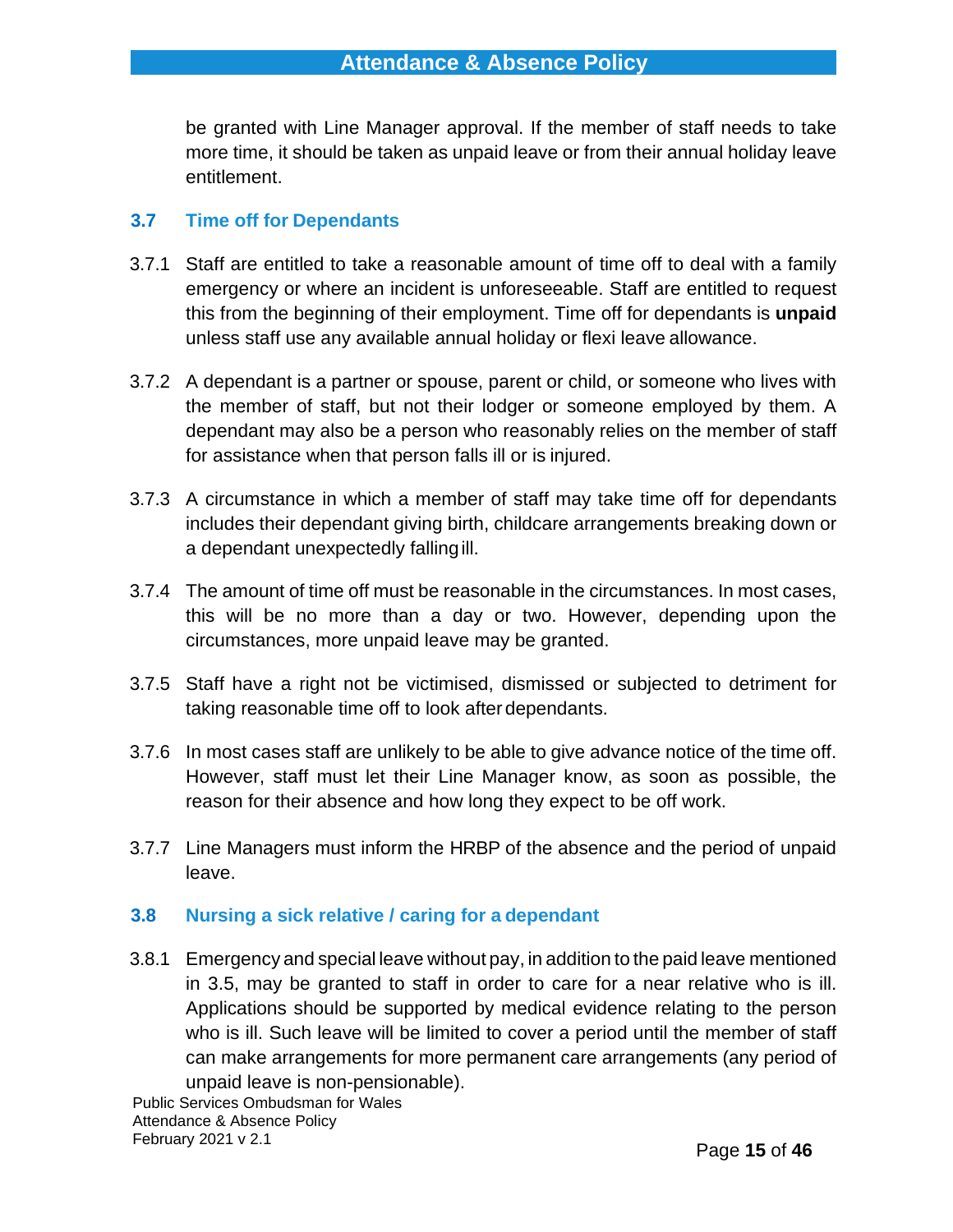3.8.2 If the condition of the relative is long term, staff may wish to apply for a further period of unpaid leave or apply for a flexible working arrangement.

#### **3.9 Contact with infectious disease**

3.9.1 In certain circumstances, staff who have been in contact with an infectious disease and have been advised by a Medical Officer not to attend work, may be allowed emergency and special leave with pay.

#### **3.10 Disability**

3.10.1 If it is necessary for disabled staff to regularly visit a medical practitioner, for reasons related to their disability, the time will be treated as emergency and special paid leave, and not sickness absence.

#### **3.11 Time-off for Fertility Treatment**

- 3.11.1 Staff who wish to take time off for fertility treatment should inform their Line Manager as early as possible, if she or he will be seeking paid time off for this purpose.
- 3.11.2 Staff should consult their Line Manager as soon as possible regarding the scheduling of the time-off and specific dates required. If staff prefer not to discuss this matter directly with their Line Manager they should approach the HRBP to apply for the special leave.
- 3.11.3 Staff will be required to produce a letter or certificate from a qualified medical practitioner stating that fertility treatment has been recommended and approved, and will also be required to produce an appointment card for each occasion on which time off is requested.
- 3.11.4 PSOW will grant up to a total of 10 days paid leave in any 12-month period for staff to undergo fertility treatment. The policy applies equally to a member of staff whose partner is undergoing treatment. Such time off may be taken together in a block or as separate days.
- 3.11.5 A minimum of six months continuous service is required in order to be eligible for time off under this policy.

#### **3.12 Time off for Public Duties**

Public Services Ombudsman for Wales Attendance & Absence Policy February 2021 v 2.1 3.12.1 Before staff apply for a position of public duty, such as a Justice of the Peace or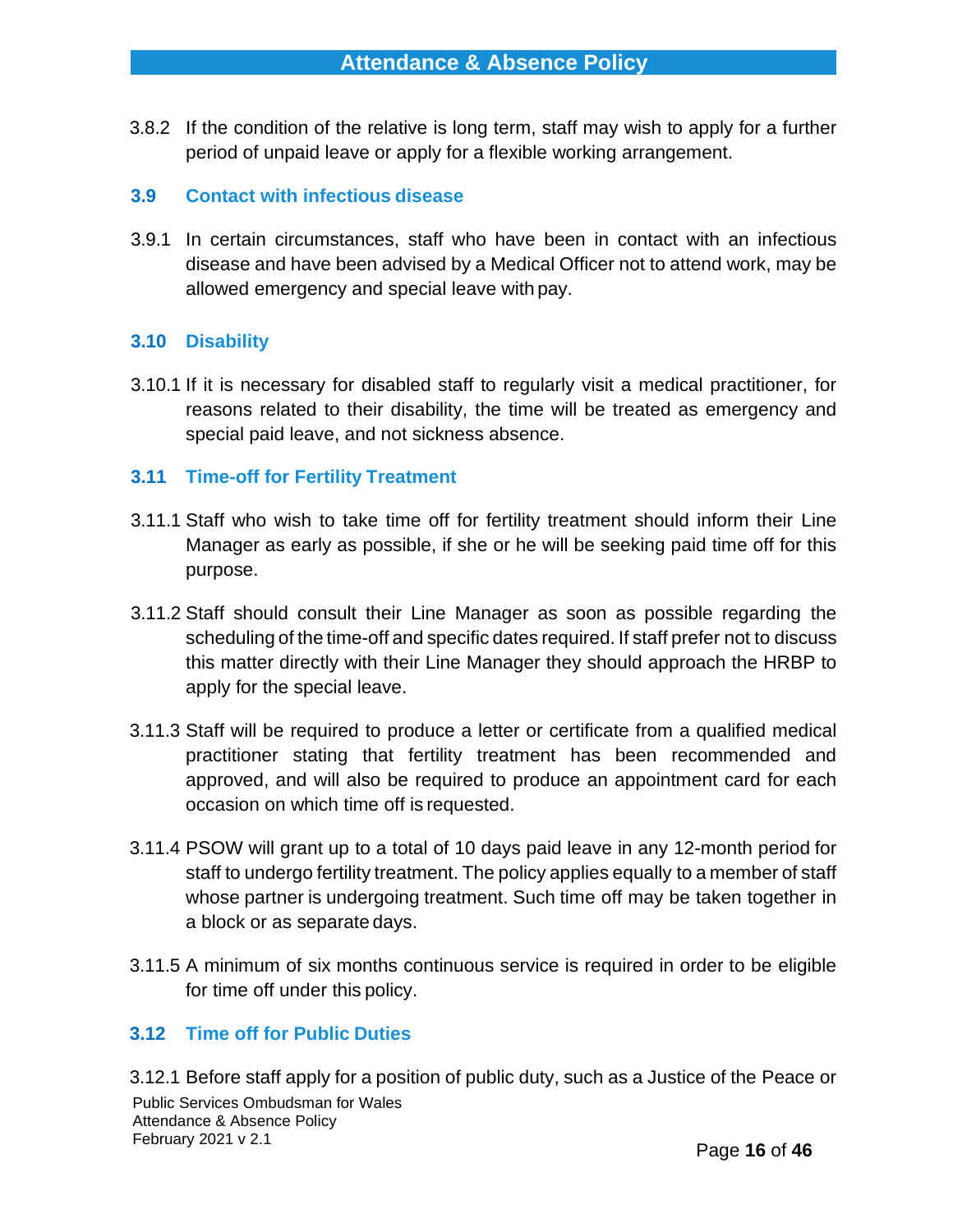a School Governor, Line Manager approval must be given.

- 3.12.2 **If public duties have been agreed,** Line Managers and staff must inform the HRBP of any period of unpaid leave.
- 3.12.3 Magistrates or Employment Tribunals. Staff who undertake magistrates' duties are eligible for up to 10 days paid leave and 3 days unpaid leave in a 12-month period. These apply pro rata for part-time staff. Further **unpaid** leave can be applied for but is subject to the approval of the Line Manager. A member of staff who does, with the agreement of the PSOW, paid work as a member of an Employment Tribunal will be granted up to 10 days unpaid leave. A further 10 days unpaid leave can be applied for, and may be agreed by PSOW.
- 3.12.4 School Governorship. Staff are eligible for up to 10 days paid leave in a 12 month period, following approval from their Line Manager. Further **unpaid** leave can be applied for but is subject to the approval of the Line Manager.
- 3.12.5 Special Reserve Forces. Staff in the Special Reserve Forces are eligible for up to 10 days paid leave in a 12-month period. Further **unpaid** leave can be applied for but is subject to the approval of the Line Manager.
- 3.12.6 Jury Service and/or attendance at court as a witness
	- a) If staff are required to carry out jury service or to attend court as a witness during a trial, they should notify their line manager of the dates in question as far in advance as possible who will then in turn notify Corporate Services. Approval for such service (either jury or as a witness) will be given to cover the period you are required to attend by the courts.
	- b) Staff will receive normal pay (normal pro rata pay for part-time staff irrespective of hours attended at court) during attendance at court and any monies paid by the court in respect of loss of earnings will be deducted from pay upon the member of staff's return.
- 3.12.7 If staff are planning to undertake any other form of public duty, they should contact the HRBP for details of any paid or unpaid leave arrangements.

# <span id="page-16-0"></span>**4. Working at home**

# **4.1 Introduction**

Public Services Ombudsman for Wales Attendance & Absence Policy February 2021 v 2.1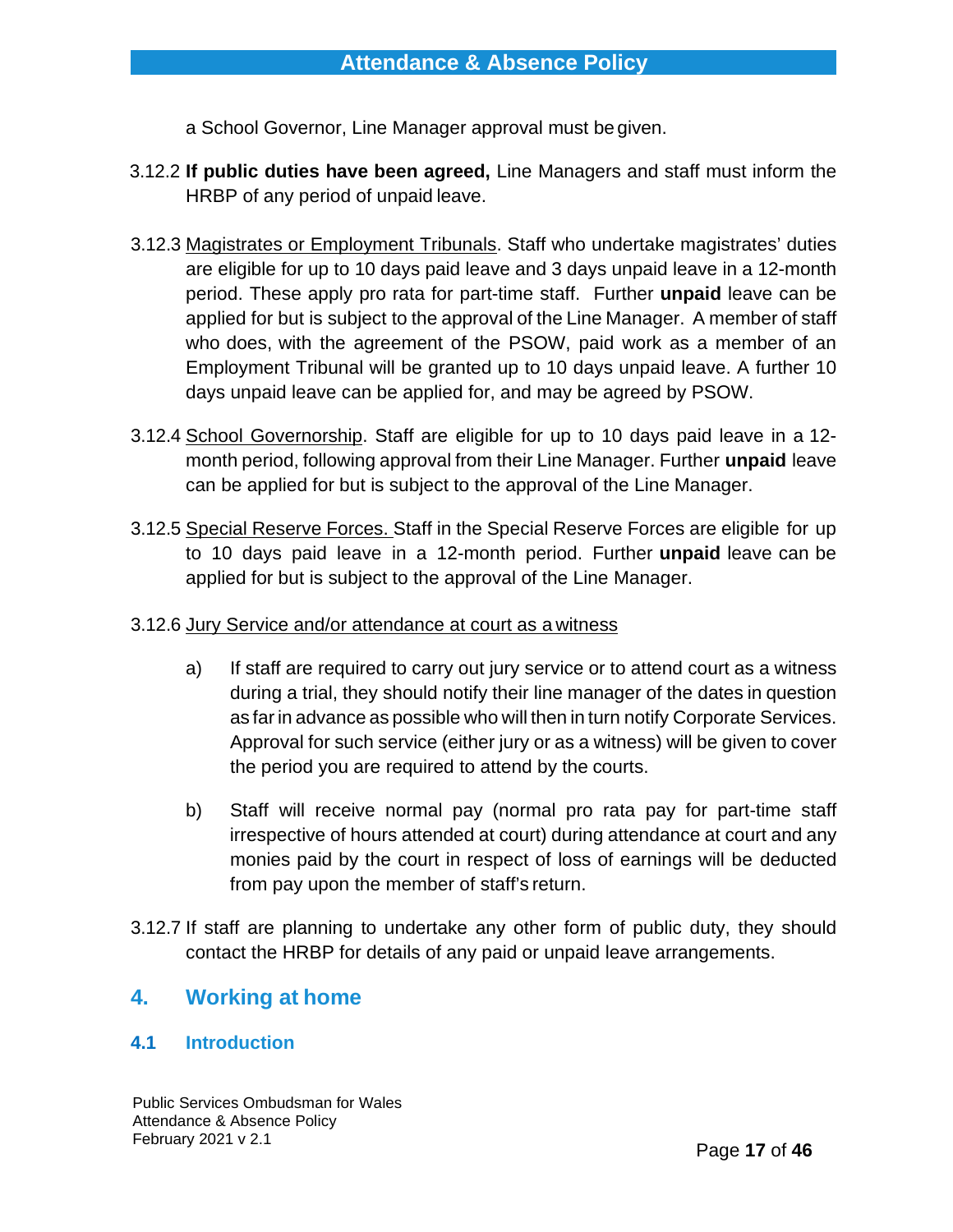- 4.1.1 PSOW recognises that it is beneficial to members of staff and the organisation for staff to be able to work from home. Where this is to be on an ongoing, regular basis, a request should be submitted for consideration in accordance with the PSOW Flexible Working Policy.
- 4.1.2 Otherwise, where staff wish to work at home they may generally do so, subject to any specific requirements (including for induction, meetings, appointments, training that work better with personal presence) to work in the office. This should be discussed and agreed with the line manager. Some work tasks can only be undertaken effectively in the office, but most can now be undertaken successfully at home. Staff should ensure that their planned working hours / days and the location are shown in their electronic calendars.
- 4.1.3 Work output (i.e. the results of work) is critical, and support from managers or colleagues can more readily be provided in the office. Managers may require staff to work in the office at any point, including for induction, during probationary periods, where additional support is required or where the quality or quantity of work requires improvement.
- 4.1.4 The restrictions on number of hours working in the office also apply for Working at Home. Staff are required to take a break of at least 20 minutes and may not work more than 10 hours in a day.
- 4.1.5 Working at home should not be combined with dependant care that would require constant or regular attention or supervision e.g. looking after young children. Other parts of this policy (including holiday leave, flexi leave, special leave, time off for dependants etc.) should be considered in such circumstances.
- 4.1.6 The Line Manager should discuss with staff the suitability of the home environment. However, it is for the member of staff to take personal responsibility for the health and safety and security aspect of any authorised work at home. **Staff who take hard copy case files off the premises must update the case management system file location accordingly and comply with the "Working away from the office (including working at home)" section of the Information Security Policy.** Staff are responsible for any PSOW owned

assets/information taken out of the office to their home. Appropriate arrangements must be made to keep information and files secure and confidential. Any loss of data or equipment must be reported immediately to the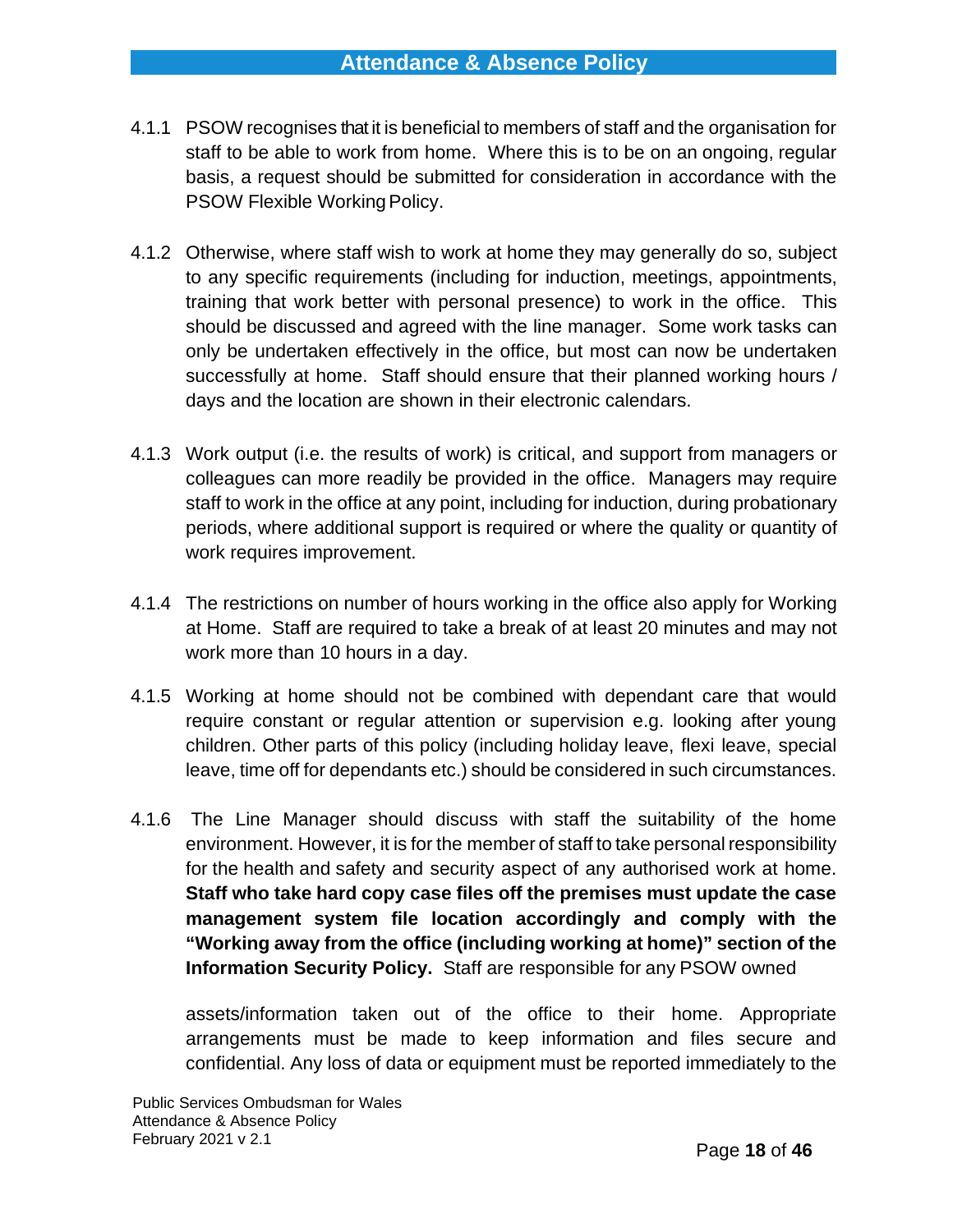IT Manager or Information and information Governance Manager.

- 4.1.7 Staff need an environment at home which offers the following:
	- a) Suitable "office" space, ideally a separate room but at least a dedicated space;
	- b) Ability to meet Health and Safety requirements;
	- c) Freedom from interruptions and distractions;
	- d) Security and confidentiality;
	- e) Access to PSOW's IT & telephony (through adequate broadband/wifi)
- 4.1.8 PSOW is not responsible for any home building/contents insurance issues related to staff working at home. Staff are advised to check with their home insurers.

# <span id="page-18-0"></span>**5. Sickness Absence**

#### **5.1 Policy Statement**

- 5.1.1 A good level of staff attendance at work is crucial to the success of the PSOW service and thus staff are encouraged and supported to maintain the highest possible level of attendance. Repeated or extended sickness absence does put continued employment at risk. However, PSOW recognises that staff will, on occasion, be unable to attend work owing to ill-health.
- 5.1.2 This policy is intended to help secure good levels of attendance so that a good service can be provided and so that undue pressure on other staff, arising from the absence of colleagues, is avoided. The policy relates to the management of absence due to illness, injury or infectious disease, and recognises that the key factors for reducing absence are early intervention and good communication by all parties. This policy applies to all staff regardless of length of service or hours worked.

# **5.2 Objectives and Principles:**

- 5.2.1 To ensure staff are treated fairly and consistently when they are unable to work owing to ill health;
- 5.2.2 To provide a clear framework for Line Managers to follow, in managing both long- and short-term absence effectively;

Public Services Ombudsman for Wales Attendance & Absence Policy February 2021 v 2.1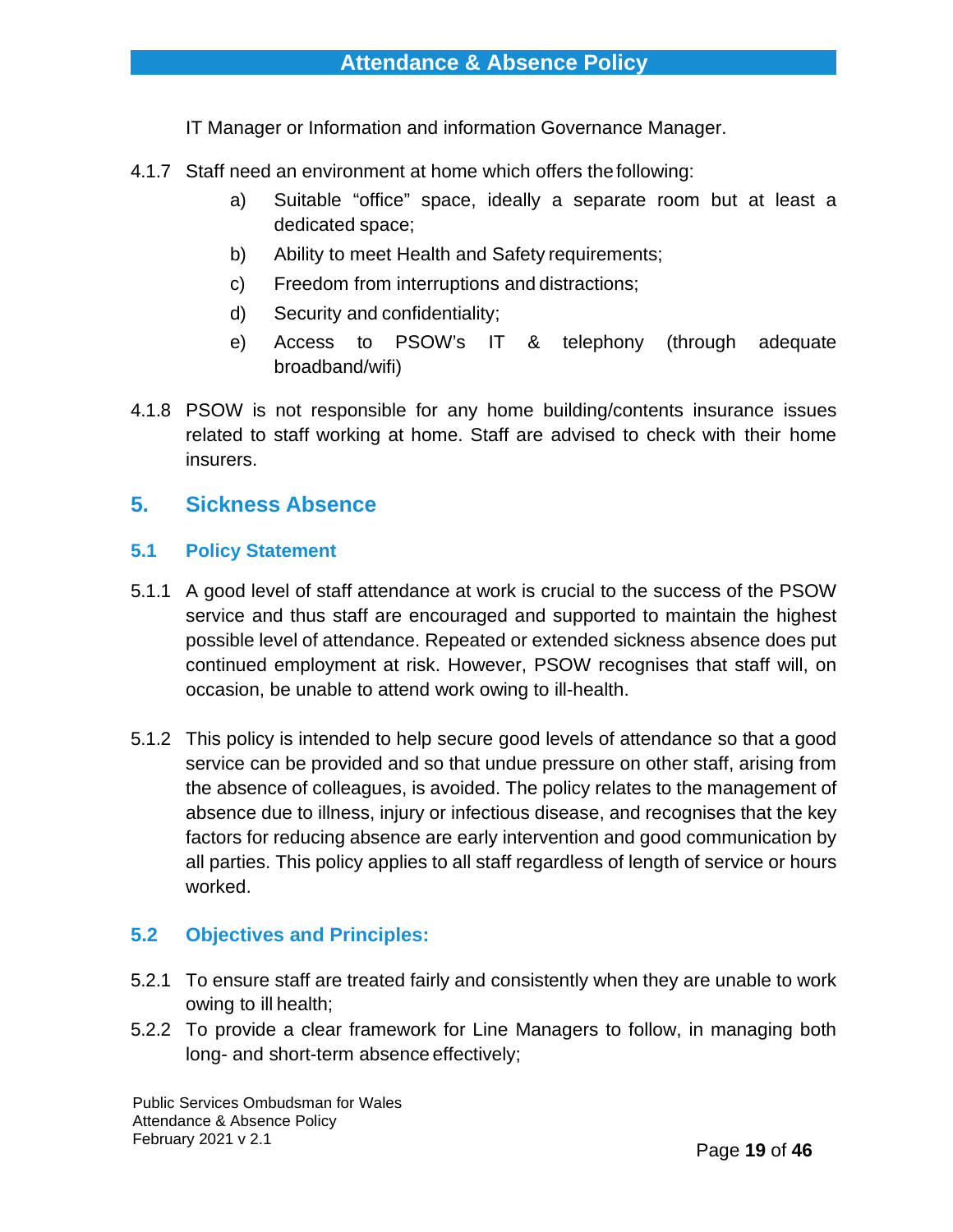- 5.2.3 To minimise frequent absences which are disruptive to service users and colleagues;
- 5.2.4 To give clear guidelines to staff on how absence is handled and the implications for unacceptable levels of absence;
- 5.2.5 PSOW will deal with sickness absence in a sensitive manner and aims to manage absence in a way that both reflects an honest concern for staff and develops a positive attitude towards attendance;
- 5.2.6 The operation of this policy will reflect the requirements of the Equality Act 2010;
- 5.2.7 Any confirmed misuse of the sick leave arrangements, or the Sick Pay Scheme, is misconduct and shall be dealt with under the PSOW Disciplinary Policy;
- 5.2.8 Information about the nature of sickness absence is confidential. It is only disclosed to staff involved directly in monitoring and to those who require information on a need to know basis for management purposes. Staff have the right to see their own sickness records.

# **5.3 Notification and Certification of Sickness Absence**

- 5.3.1 If a member of staff is taken ill or injured while at work or working at home, they should report to their Line Manager and seek permission to leave work. Managers should offer anyone who is unwell the opportunity to be accompanied home and/or to receive medical treatment where appropriate.
	- **a)** If a member of staff attends work for **less** than half of their standard working day\* (3Hrs:42Min for full time staff or half of the normal hours for the day in question for part-time staff), this will be recorded as half day sick leave and 1 instance of sickness absence. The absence would be classed as the same occurrence if the staff member is still absent the following working day.
	- **b)** If a member of staff goes home unwell after being at work for **more** than half of their standard working day\* (3Hrs:42Min for full time staff or 10% of weekly hours for part-time staff), this will not be recorded as half day absence but **will be** recorded as an instance of sickness absence. If the member of staff remains off work ill the following day, this will be classed as the same instance of sickness absence.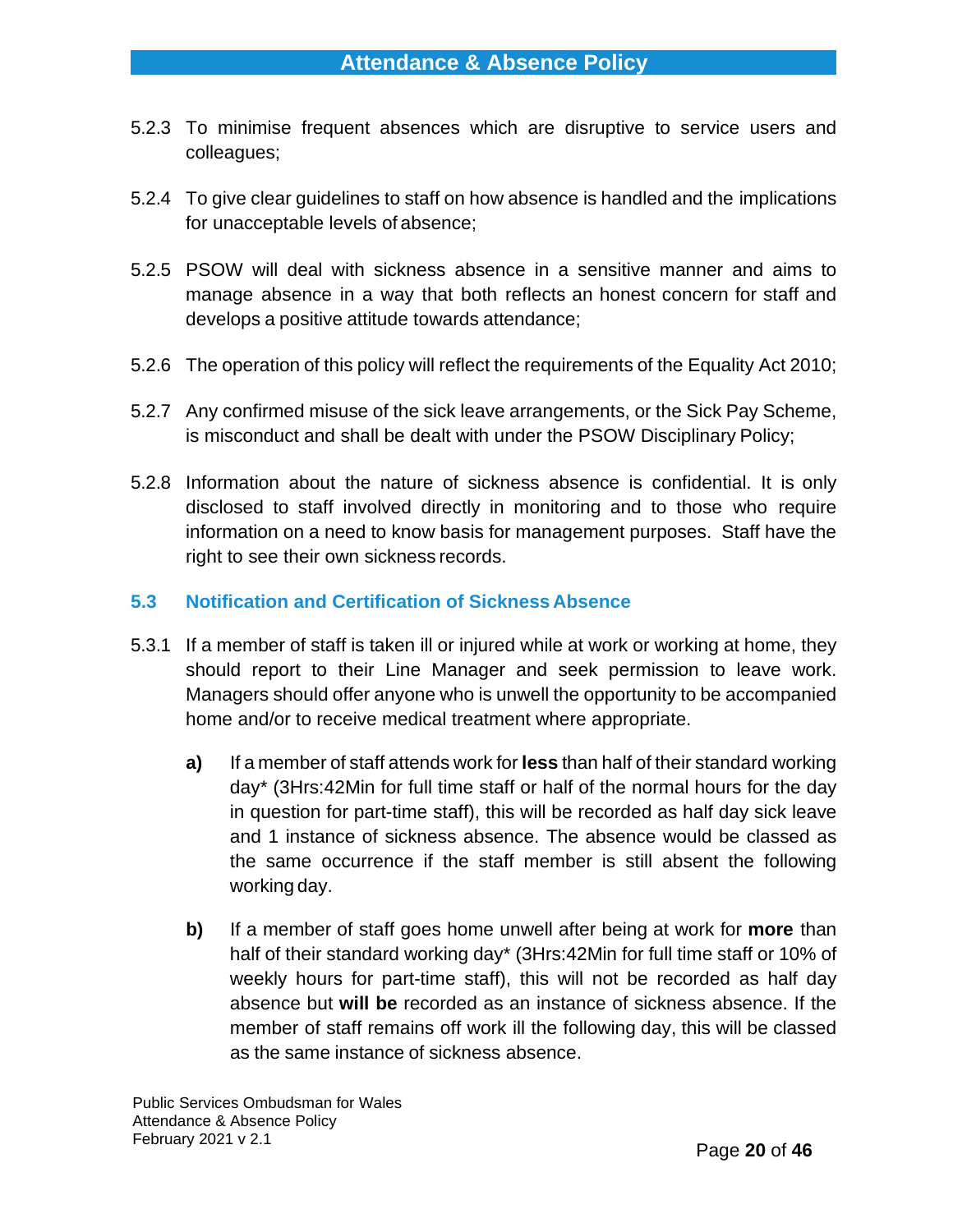**c)** A return to work meeting should still be carried out upon the member of staff's return to work, irrespective of the length of time recorded as sickness absence i.e. half day or nil.

# [\* Not including Lunch Break]

- 5.3.2 If staff are unable to work/attend work, they must ensure that they call their Line Manager by 10.00am on the first day of absence **and any subsequent day**  unless otherwise agreed. Text messages, e-mails and calls before 8:30am are unacceptable, and are not a substitute for speaking to a Manager. Calling via Microsoft teams for those working at home is acceptable. If a member of staff's Line Manager is unavailable then staff must speak to another Manager, rather than leaving a message with a colleague. If there are no Managers available, then staff must speak to the most senior person in the office available.
- 5.3.3 The only exception to the requirement for personal contact by the member of staff as per 5.3.2. is in cases of serious illness. In these circumstances a relative or friend of the member of staff must contact the Line Manager as per 5.3.2.
- 5.3.4 Details should be given about the following:
	- **a)** reason for absence;
	- **b)** anticipated length of absence;
	- **c)** where appropriate details of any outstanding or urgent work that needs to be dealt with;
	- **d)** where appropriate any meetings that will need to be cancelled or rescheduled.
- 5.3.5 Managers should ensure that:
	- **a)** Any sickness absence that is notified to them is recorded and reported to the HR & Payroll Officer (HRPO);
	- **b)** Arrangements are made, where necessary, to cover work and to inform colleagues and complainants (while maintaining confidentiality).
- 5.3.6 Staff must keep their Line Manager up to date if their absence is likely to be longer than originally anticipated.
- 5.3.7 Staff should expect to be contacted during their absence by their Line Manager and/or Occupational Health who will want to enquire after their health and be advised, if possible, as to the expected return date.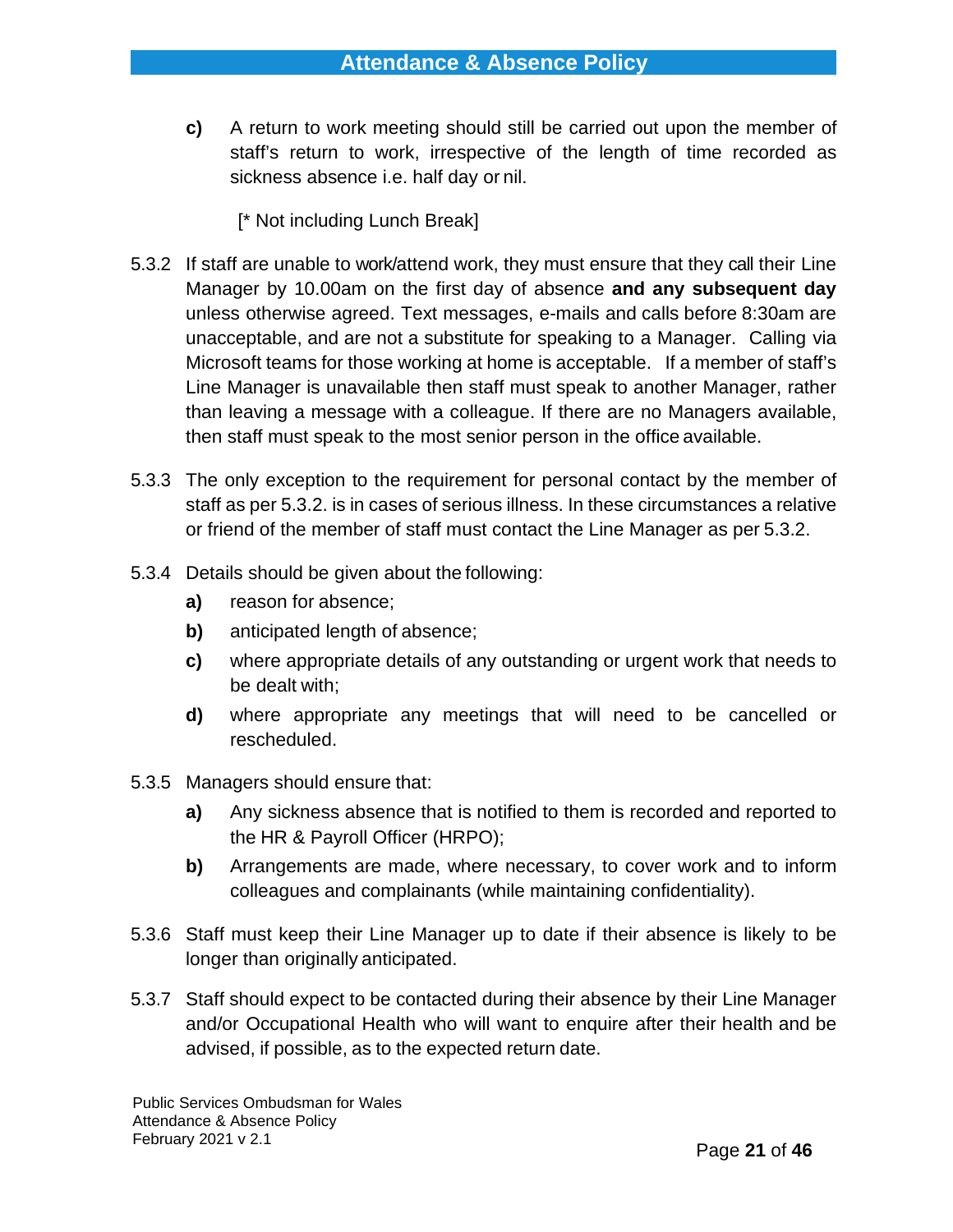- 5.3.8 If the absence is no more than 5 working days, staff must complete a selfcertification of their sickness, authorised by their Line Manager. This should be completed immediately upon their return to work.
- 5.3.9 If the absence lasts for longer than 5 working days, staff mustforward a medical certificate from their doctor (a "statement of fitness to work") to Corporate Services (refer to 5.2.10) as soon as is reasonably possible after issue. Subsequent medical certificates will be required if the absence extends beyond the period covered by the initial medical certificate. Failure or undue delay in providing certificates may result in the uncertified days being considered as unauthorised absence (see section 6 of this policy).
- 5.3.10 To maintain confidentiality please address the envelope: Private & Confidential, **HR Business Partner**, Public Services Ombudsman for Wales, 1 Ffordd yr Hen Gae, Pencoed CF35 5LJ.
- 5.3.11 Where a Line Manager is concerned about the reason for absence, or frequent short-term absences, a medical certificate may be required for each absence regardless of duration. In such circumstances, PSOW will reimburse any costs incurred in obtaining such medical certificates, for absences of a week or less, on production of a doctor's invoice/receipt.

#### **5.4 Return to Work**

- 5.4.1 If a doctor provides a certificate stating that staff "may be fit for work" staff should inform their Line Manager immediately. The Line Manager will discuss with staff any additional measures that may be needed to facilitate their return to work, taking account of the doctor's advice. This may take place at a return to work interview. If appropriate measures cannot be taken, staff should remain on sick leave and the Line Manager will set a date for review.
- 5.4.2 If a member of staff is fit to return to work but it is not clear what measures may be required to support the return to work, a memberof staff may be subject to paid medical suspension whilst advice / information on this is sought from occupational health or other advisers.
- Public Services Ombudsman for Wales Attendance & Absence Policy February 2021 v 2.1 5.4.3 Regardless of the length of absence, Line Managers must conduct a Return to Work Interview with staff. The nature of the absence should be established, and if appropriate, any other factors which may have caused the absence should be discussed. Referral for occupational health or other advice may also be considered. Please refer to the return to work interview guidance notes at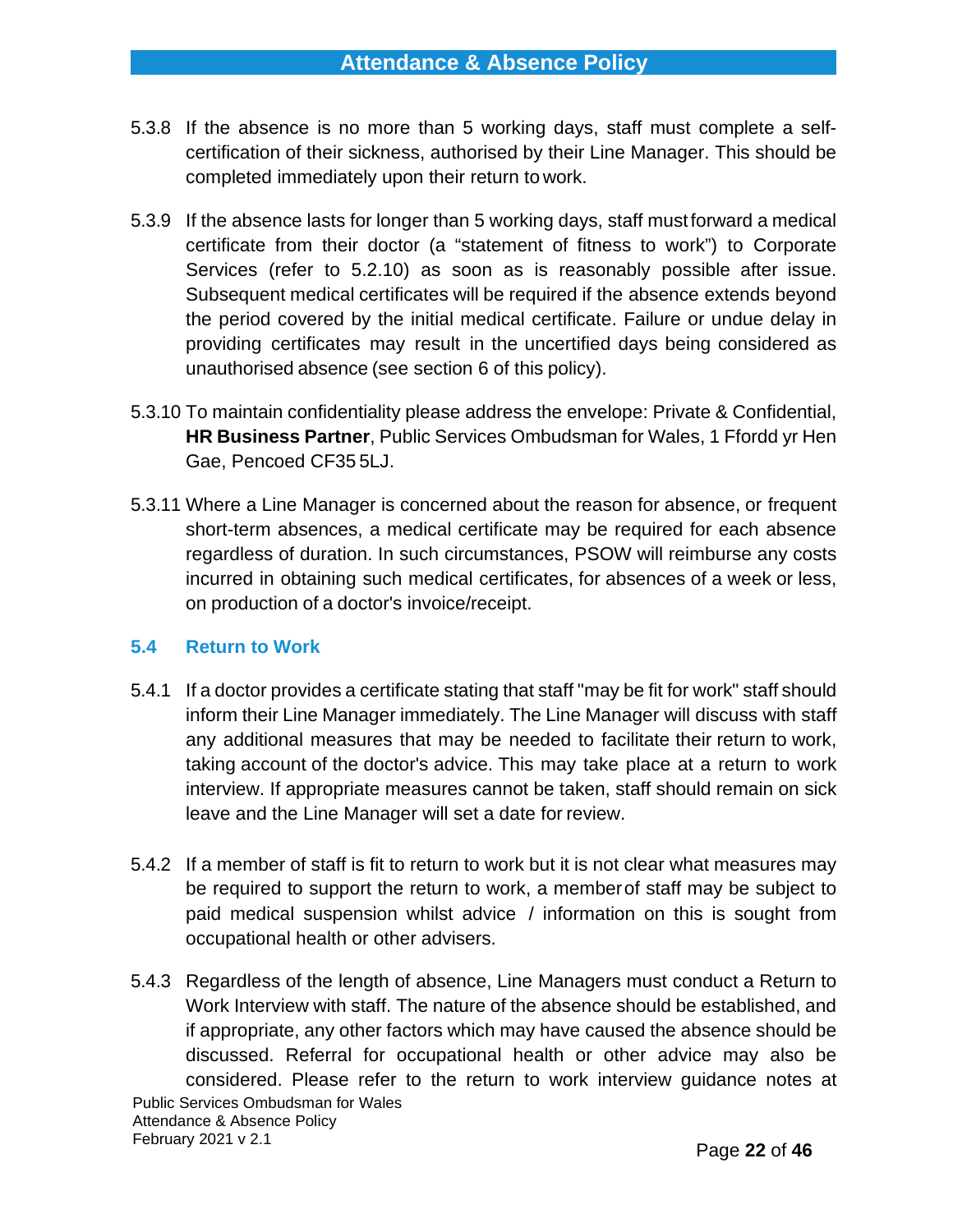Appendix A.

### **5.5 Management of sickness absence**

- 5.5.1 This policy aims to support a good level of staff attendance at work. This is essential to allow the PSOW to operate efficiently and to provide a good service to complainants and bodies. The policy sets out the steps that will be taken in the event that levels of absence are such that satisfactory attendance is not achieved. Sickness absences of every member of staff will be monitored over a 12-month rolling period. Absences above certain levels will be seen as resulting in unsatisfactory attendance and will trigger a formal Sickness Absence Meeting. The purpose of these meetings is to draw attention to the levels of absence, set out the need for satisfactory attendance and, in most cases, to warn staff of the consequences of further absence(s). There are three stages in the process, to allow staff the opportunity to improve attendance. At the final (third) stage a decision will be made as to what appropriate action is required. This may include consideration as to whether to terminate employment with PSOW on the grounds of unsatisfactory attendance.
- 5.5.2 Any one (or more) of the following will trigger a formal Sickness Absence Meeting (see section 5.6 & 5.7), to be arranged by the Line Manager:
	- **a) Sickness absences in any rolling 12-month period**
		- 2 instances totalling 8 days or more; or
		- 3 instances totalling 6 days or more; or
		- 4 instances totalling 4 days or more; or
		- 5 instances totalling 5 days or more.
	- **b) Sickness absences showing a repetitive or recurring pattern**, including repeated warnings about unsatisfactory attendance.
- 5.5.3 These criteria apply to full **and** part-time staff. (For part-time staff there will be no pro-rata calculation, so the absence of a part-time member of staff for all of their scheduled working day will count as a day.)
- 5.5.4 If a member of staff is sick for only part of their scheduled working hours on a particular day, refer to section 5.2.
- 5.5.5 Absences considered at one formal meeting will also be taken into account, if there are further absence(s), for the purposes of calculating whether a further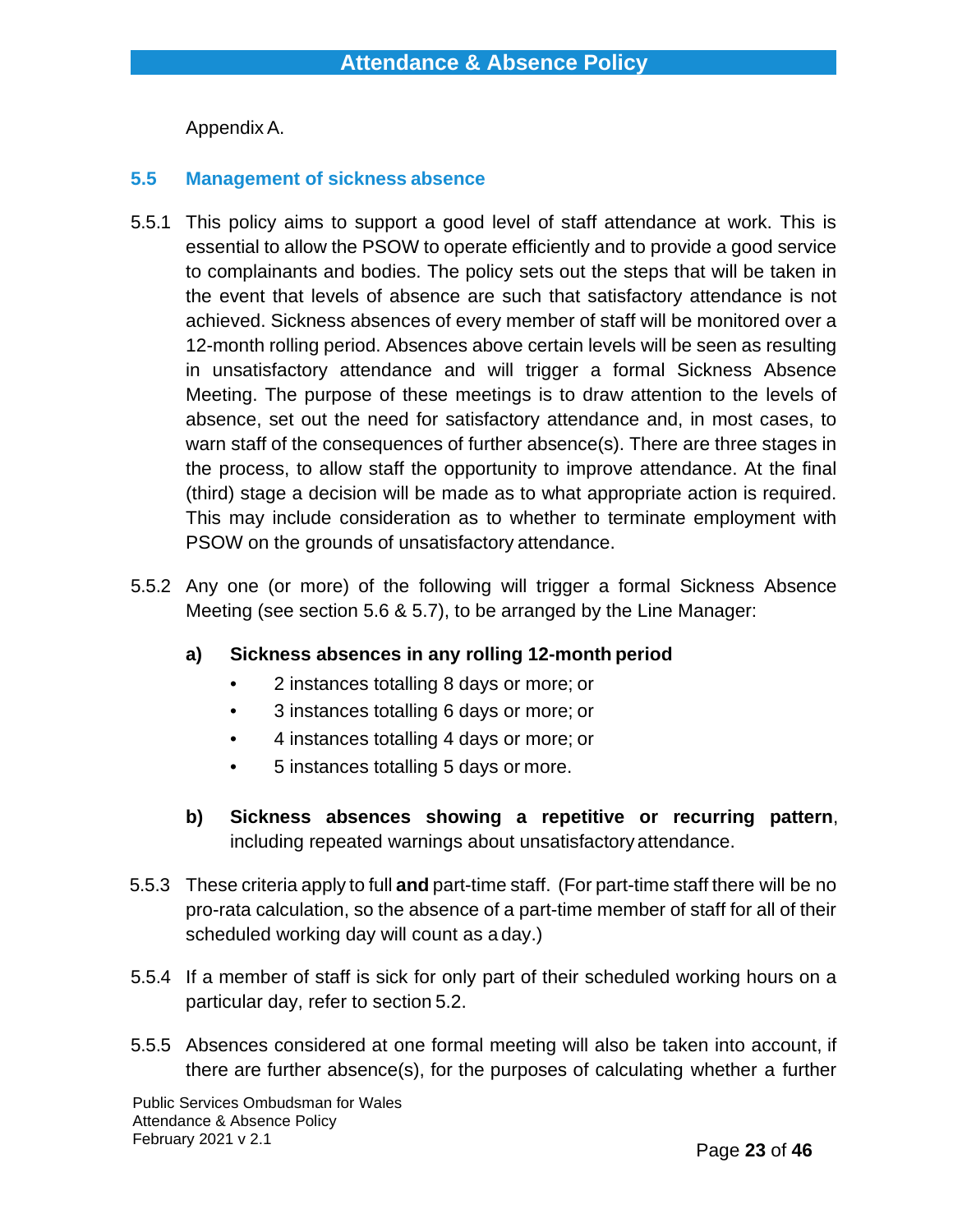trigger point (see 5.5.2) has been met.

## **5.6 Stages of Formal Sickness Absence Process**

5.6.1 At each point that the level of sickness absences reach the trigger points set out in paragraph 5.5.2 above, a formal Sickness Absence Meeting will be triggered. The stages and potential outcomes that will apply at each stage are set out below:

| <b>Stage</b>   | <b>Trigger</b>                                                                                                                                                            | <b>Potential Outcome</b>                                                                                                                                        | <b>Period</b>                                                                                                                |
|----------------|---------------------------------------------------------------------------------------------------------------------------------------------------------------------------|-----------------------------------------------------------------------------------------------------------------------------------------------------------------|------------------------------------------------------------------------------------------------------------------------------|
| 1              | 1 <sup>st</sup> occasion trigger<br>point in para 5.4.2<br>met                                                                                                            | <b>Sickness Absence</b><br>Meeting & formal $1st$<br>written attendance<br>warning                                                                              | 6 months                                                                                                                     |
| $\overline{2}$ | $2nd$ occasion trigger<br>point in para 5.4.2<br>during 1 <sup>st</sup> written<br>attendance warning<br>period.                                                          | <b>Sickness Absence</b><br>Meeting & formal final<br>written attendance<br>warning                                                                              | 6 months                                                                                                                     |
| 3 (Final)      | 3 <sup>rd</sup> occasion trigger<br>point in para 5.4.2<br>during final warning<br>period, or repeated<br>warnings at Stages<br>1 and 2 without<br>improved<br>attendance | <b>Sickness Absence</b><br>Meeting & outcome as<br>determined by the<br>COO/DOI after<br>consideration of all<br>relevant circumstances<br>$-$ see 5.7.9 below. | To be<br>determined by<br>the COO/DOI<br>after<br>consideration of<br>all relevant<br>circumstances -<br>see 5.7.9<br>below. |

**Note:** The period for the written attendance warning will run from the last day of the absence that triggered the warning.

# **5.7 Formal Sickness Absence Meetings Procedure**

Public Services Ombudsman for Wales Attendance & Absence Policy February 2021 v 2.1 5.7.1 Staff shall be given 5 working days' written notice of the date, time and place of a formal sickness absence meeting. Staff shall be advised in writing of the absence(s) that have triggered the meeting. Staff will have the right to be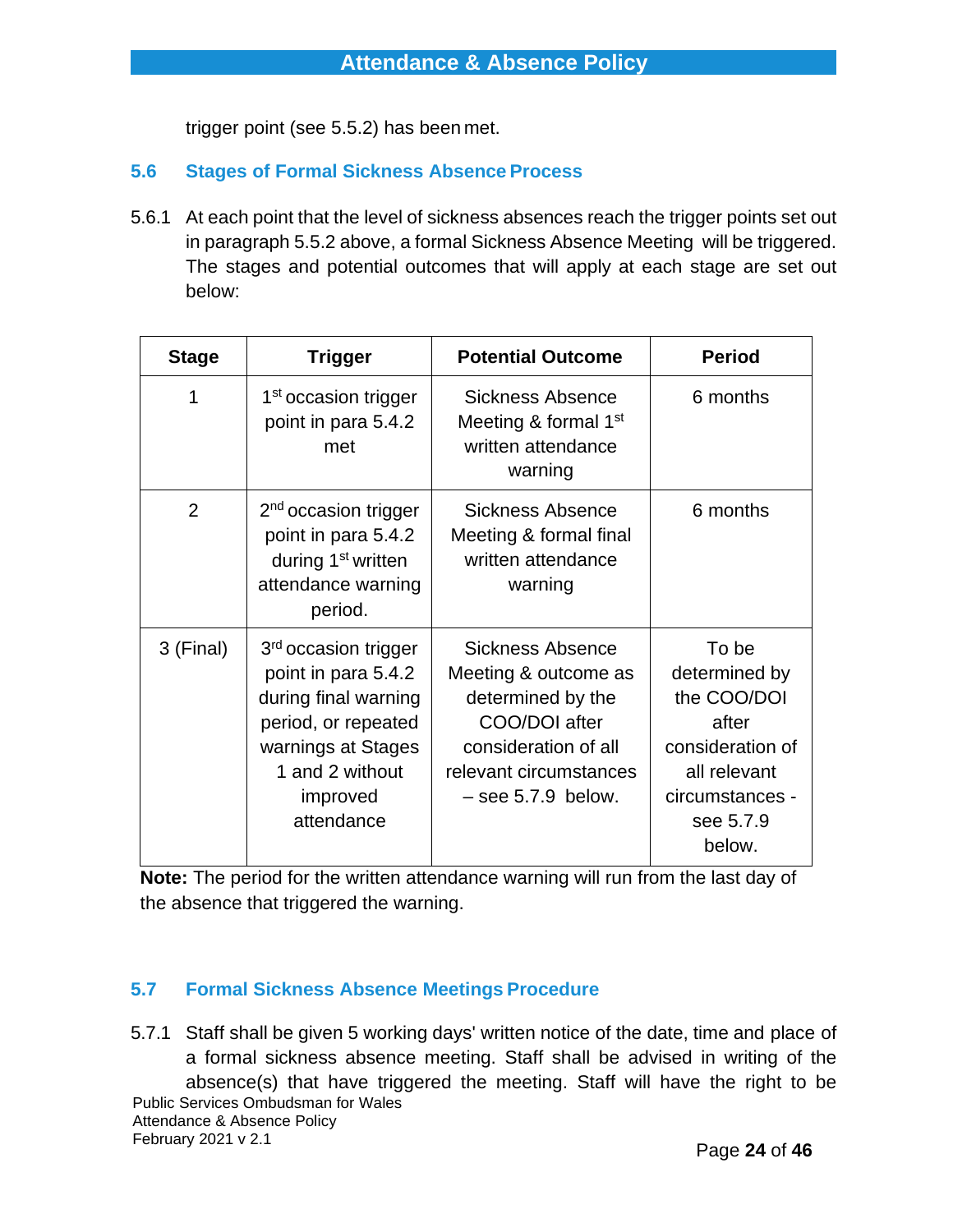accompanied at any formal meetings as per section 5.8.

- 5.7.2 The meeting will be conducted by the Line Manager and will usually take place at PSOW premises. Alternatively, a home visit may be arranged if appropriate and with the member of staff's consent.
- 5.7.3 Staff must take all reasonable steps to attend a meeting. Failure to do so without good reason may be treated as misconduct. If the member of staff or their companion are unable to attend at the time specified they should immediately inform their Line Manager who will seek to arrange an alternative time.
- 5.7.4 Each meeting will:
	- bring the absence record to the attention of the member of staff;
	- discuss the reasons for absence and the impact on the work of the PSOW;
	- where staff are on long-term sickness absence, determine how long the absence is likely to last;
	- where staff have been absent on a number of occasions, determine the likelihood of further absences;
	- if the absence is related to work, allow discussion between the Line Manager and the member of staff about any measures that can be taken to assist, through reasonable adjustment or redeployment;
	- make sure that the member of staff understands the policy, the aim of PSOW to reduce sickness absence and the potential risk of dismissal;
	- identify the reason for the absences and establish whether there are any underlying problems or circumstances, including any relevant to the Equality Act 2010, that contribute to the absences;
	- consider the member of staff's ability to remain in the job in view of both the attendance of the member of staff and PSOW's business needs;
	- consider whether a temporary or permanent reduction in contracted hours, or other change, might be appropriate;
	- set out the details of the warning or sanction to be applied, including confirmation of the period the warning will remain in place and of the level of attendance required to avoid further action;
	- set out any other actions will be taken arising from the meeting.

Page **25** of **46** Public Services Ombudsman for Wales Attendance & Absence Policy February 2021 v 2.1 5.7.5 If the absences are due to personal problems, support arrangements will be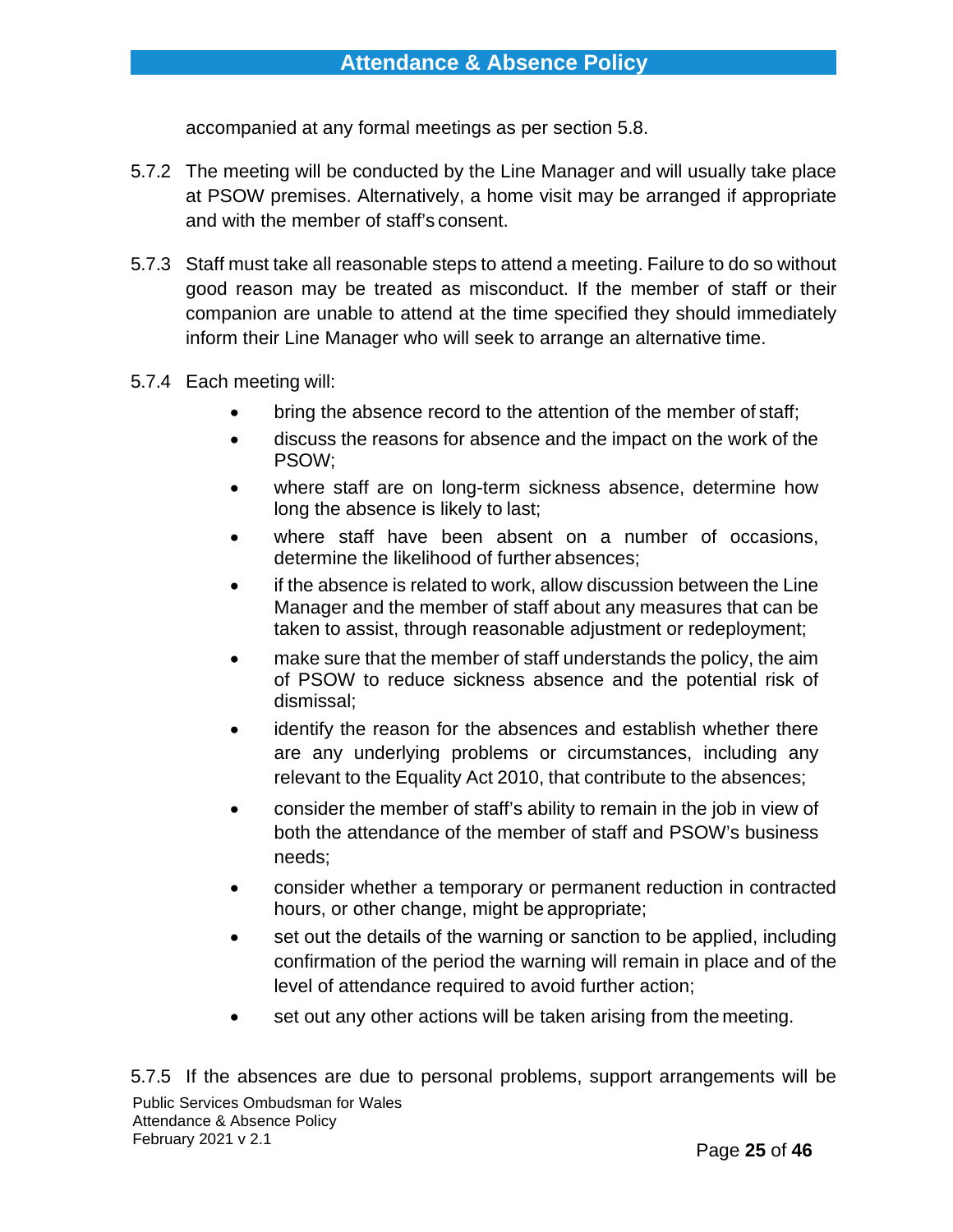# **Attendance & Absence Policy**

discussed to assist staff. If absences are caused by circumstances such as childcare difficulties, the Line Manager and member of staff should discuss possible ways to resolve them. (See section 3.7 of this policy.)

- 5.7.6 Staff will, where appropriate, be referred to Occupational Health for examination/assessment to establish whether there is an underlying health problem, or for advice on the health of the member of staff and implications for his / her role. Additional medical advice may be sought by the PSOW if considered appropriate. See 5.14.
- 5.7.7 A meeting may be adjourned if the Line Manager is awaiting receipt of information, needs to gather any further information or give consideration to matters discussed at a previous meeting. Staff will be given a reasonable opportunity to consider any new information obtained before the meeting is reconvened.
- 5.7.8 Within 5 working days of Stage 1 and Stage 2 meetings a letter will be sent recording what was discussed, confirming the details of the warning or sanction to be applied, including confirmation of the period the warning will remain in place and of the level of attendance required to avoid further action. The letter will set out any other actions, arising from the meeting, that are to be taken., The letter will make clear that continued employment is dependent on satisfactory attendance and that further action will be taken in the event that further absence(s) result in a further trigger point (as set out in 5.4.2 above) being met. The warning will remain current for a period of six months from the last day of the absence that triggered the warning. A copy of the letter will be placed on the member of staff's personnel file.

#### **Final Stage (Stage 3) Sickness Absence Meeting**

- 5.7.9 Where absence(s) trigger stage 3, the final stage of the process, COO / DOI will arrange a meeting under the third stage of the sickness absence procedure. Human Resources advice will be sought and the HRBP may attend the meeting. Arrangements for this meeting will follow the procedure set out above on the arrangements for and right to be accompanied at sickness absence meetings.
- 5.7.10 The purposes of the meeting will be:
	- To review the meetings that have taken place and matters discussed with staff.
	- Where staff remain on long-term sickness absence, to consider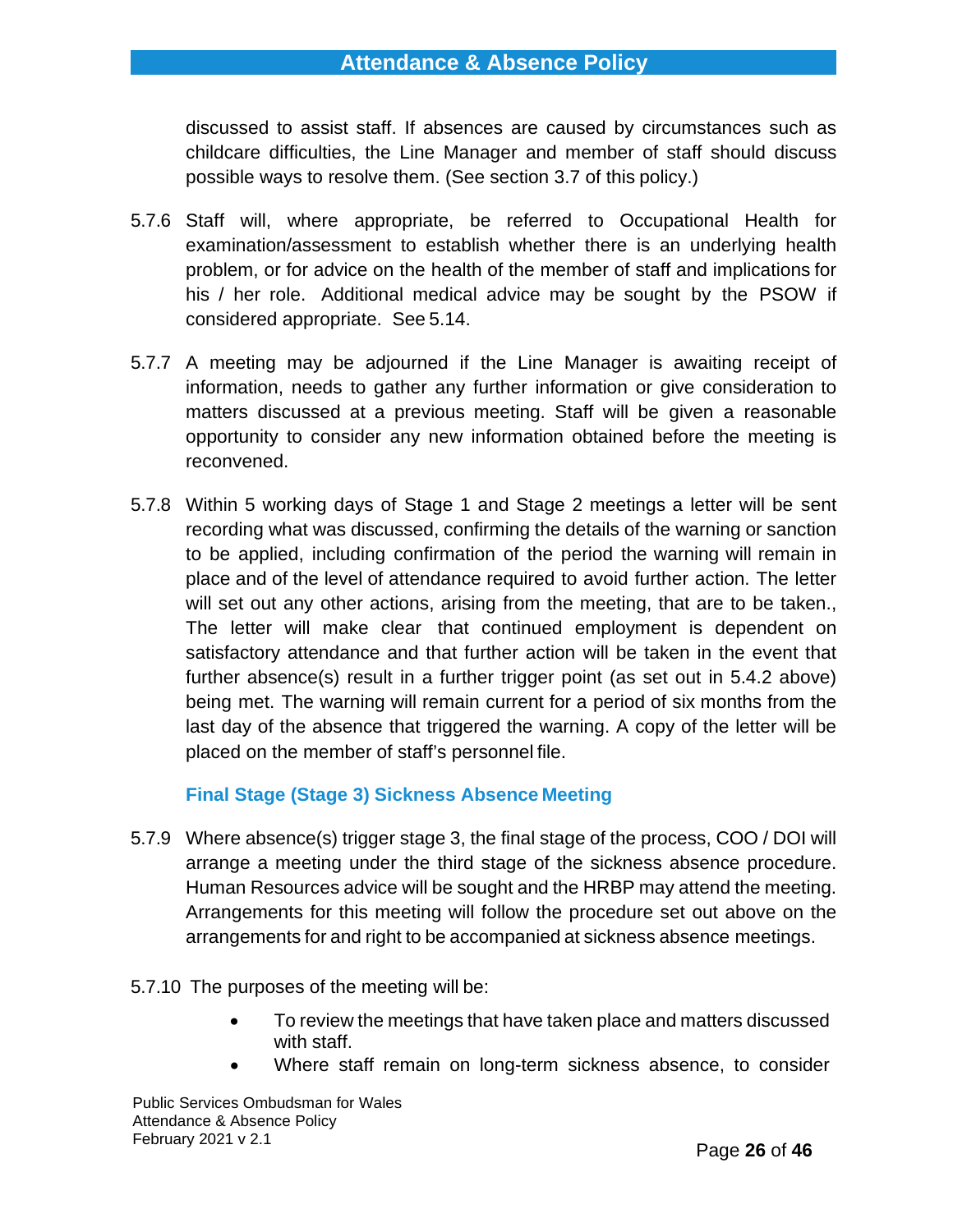whether there have been any changes since the last meeting (under stage two of the procedure) with regard to possible return to work or opportunities forredeployment.

- To consider whether ill-health retirement in accordance with the appropriate pension scheme may be appropriate
- To consider any further matters that staff wish to raise.
- To review any medical and occupational health advice and consider whether there is a reasonable likelihood of staff returning to work or achieving the desired level of attendance in a reasonable time.
- To consider any other relevant factors.
- To consider termination of employment.

### **5.8 Right to be Accompanied at Sickness Absence Meetings and Appeals**

- 5.8.1 Staff may bring a companion to any formal meeting or appeal meeting under this procedure.
- 5.8.2 The companion may be either aTrade Union representative or a work colleague. Their identity must be confirmed to the manager conducting the meeting, in good time before it takes place.
- 5.8.3 A companion may make representations, ask questions, and sum up the member of staff's position, but will not be allowed to answer questions on behalf of the member of staff behalf. Staff may confer privately with their companion at any time during a meeting.
- 5.8.4 Staff are allowed reasonable paid time off during office opening hours to act as a companion. However, they are not obliged to act as a companion and may decline a request if they so wish.

#### **5.9 Appeals**

- 5.9.1 Staff may appeal against the outcome where a warning has been issued at any stage of this procedure and staff may bring a companion to an appeal meeting (a work colleague or Trade Union Representative).
- 5.9.2 An appeal against a decision, including a decision to terminate employment, should be made in writing, stating the full grounds of appeal, to the HRBP within 5 working days of the date on which the decision was sent to the member of staff.
- 5.9.3 The appeal will be held as soon as possible.Staff will be given written notice of an appeal meeting within 10 working days of receiving the appeal notification.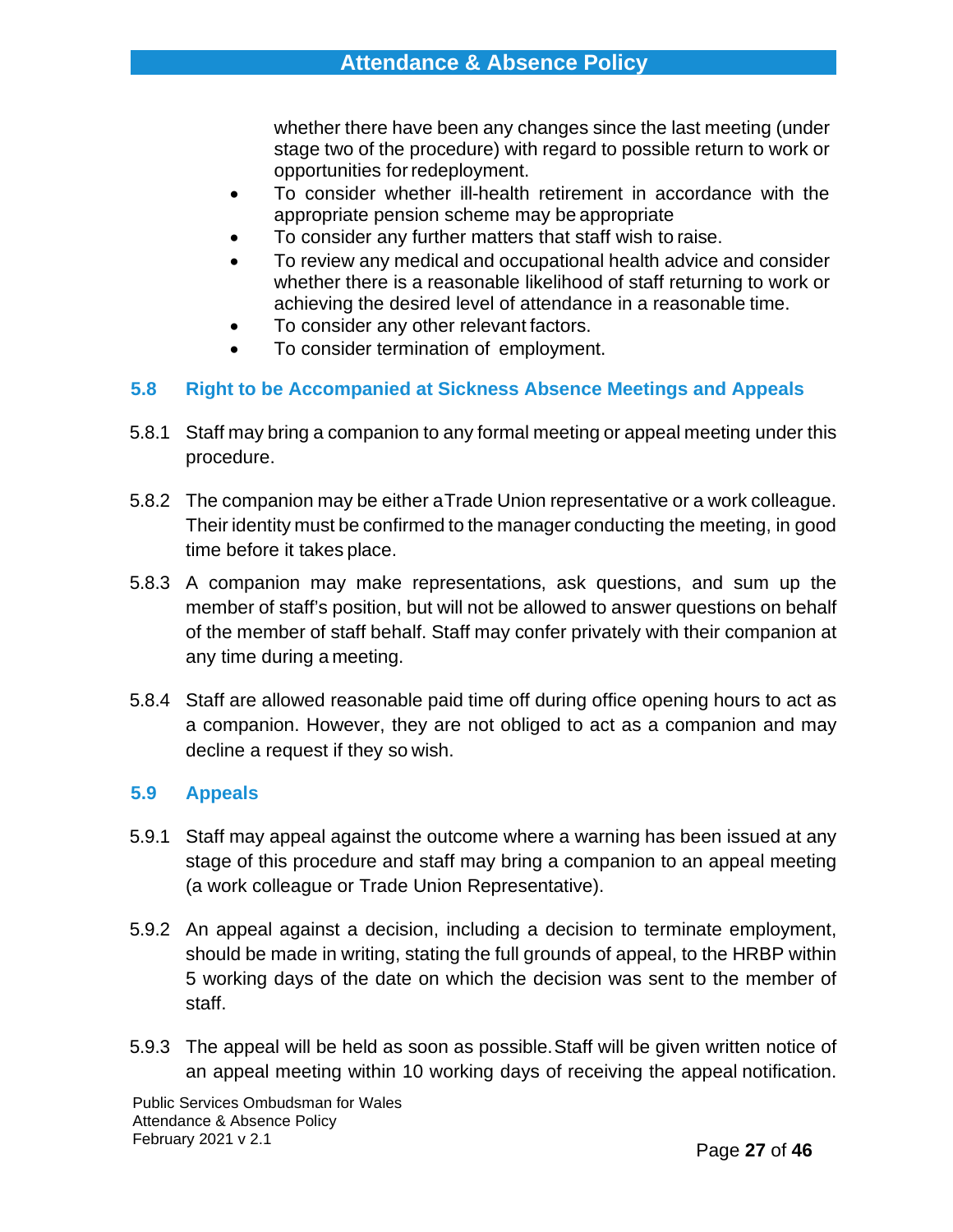# **Attendance & Absence Policy**

However, any new matters raised in an appeal may delay an appeal meeting if further investigation is required. The member of staff will be informed of the time, date and location of the meeting and will be reminded of their right to be accompanied.

- 5.9.4 Staff will be provided with written details of any new information which comes to light before an appeal meeting. Staff will also be given a reasonable opportunity to consider this information before the meeting.
- 5.9.5 An appeal meeting regarding a stage 3 outcome, which includes the termination of employment, will be conducted by the Ombudsman.
- 5.9.6 Depending on the grounds of appeal, an appeal meeting may be a complete rehearing of the matter or a review of the original decision.
- 5.9.7 Notes of the meeting will be taken. These notes will be circulated to the member of staff for agreement. The notes should be returned with any amendments within 5 working days. A copy of the finalised notes will be re-issued to the member of staff.
- 5.9.8 Following an appeal, the original decision may be confirmed, revoked or replaced with a different decision. The final decision will be confirmed in writing, if possible, within 2 working days of the appeal meeting.
- 5.9.9 The appeal decision is final. There will be no further right of appeal.
- 5.9.10 The date that any dismissal takes effect will not be delayed pending the outcome of an appeal. However, if the appeal is successful, the decision to dismiss will be revoked with no loss of continuity of employment or pay.

# **5.10 Long Term Sickness Absence**

- 5.10.1 When staff have been absent from work due to sickness or injury for 20 working days or more on one occasion, it will be considered long term sick leave and will trigger the formal sickness absence meetings procedure. At each sickness absence meeting, a review date will be determined for a further meeting to be arranged.
- 5.10.2 As part of PSOW's sickness absence meetings procedure, it will, where appropriate and possible, support return to work by: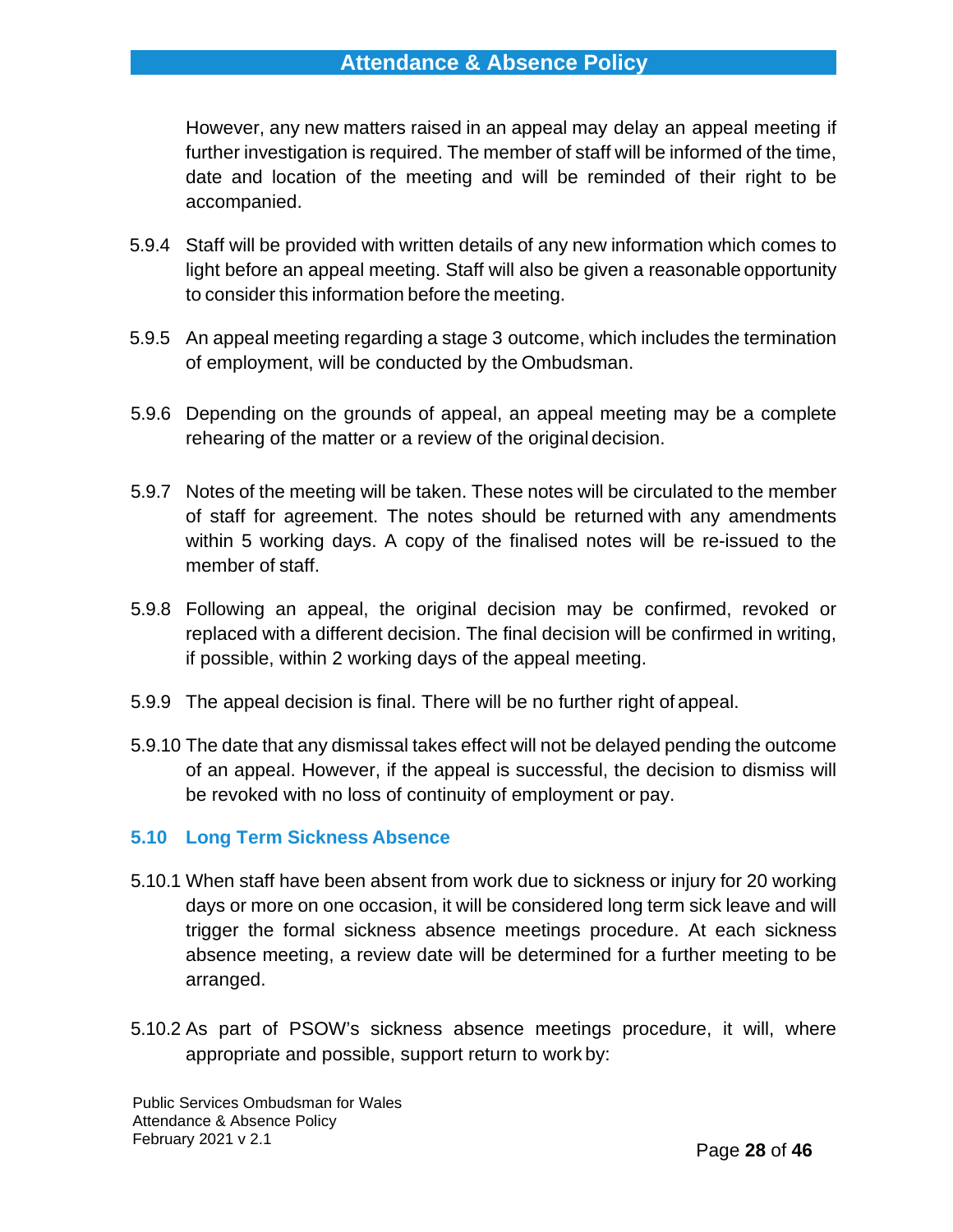- Obtaining medical / occupational health advice;
- Making reasonable adjustments to the workplace, working practices and working hours;
- Considering redeployment; and/or
- Discussing a return to work programme with everyone affected.
- 5.10.3 PSOW seeks to deal with staff on long term sick leave sympathetically, providing whatever support is necessary and appropriate to facilitate return to work. While staff are absent from work, Line Managers are expected to keep in regular informal contact with them and informal meeting(s) should be arranged (either at PSOW premises, or at their home or at another agreed location) as part of the support process. PSOW will be flexible about these meetings and both the manager and the member of staff involved are expected to find a way of meeting that is acceptable to both parties.
- 5.10.4 The purpose of these informal discussions/meetings will be to ensure that staff are receiving appropriate support and to ensure that PSOW has an up to date understanding of the medical situation and prognosis.

# **5.11 Adjustments including phased return to work**

- 5.11.1 PSOW will consider all reasonable adjustments, which could be made in the workplace, in order to help staff who have been on long term sick return to work. PSOW will consult with the member of staff regarding any adjustments that may be required and, if necessary, seek expert advice. Advice received will be taken into account in any decision made by PSOW on adjustments. Such adjustments may include a reduction in contracted hours, the transfer of certain duties to other staff, physical adjustments and re-training. Any adjustments may be adopted on a temporary or permanent basis depending on the circumstances of each case.
- 5.11.2 Where appropriate and where this can be accommodated by PSOW, a phased return (i.e. working reduced hours for a time limited period, normally up to a maximum of 4 weeks) may be agreed, Advice received will be taken into account in any decision made by PSOW on a phased return. Days / hours not worked during a phased return will be treated as sickness for sick pay and sickness absence monitoring purposes provided that these are covered by a doctor's note. However agreed absences during a phased return will not be treated as additional **instances** of sickness absence. Days/ hours not worked during an agreed phased return will otherwise be treated as unpaid leave. Staff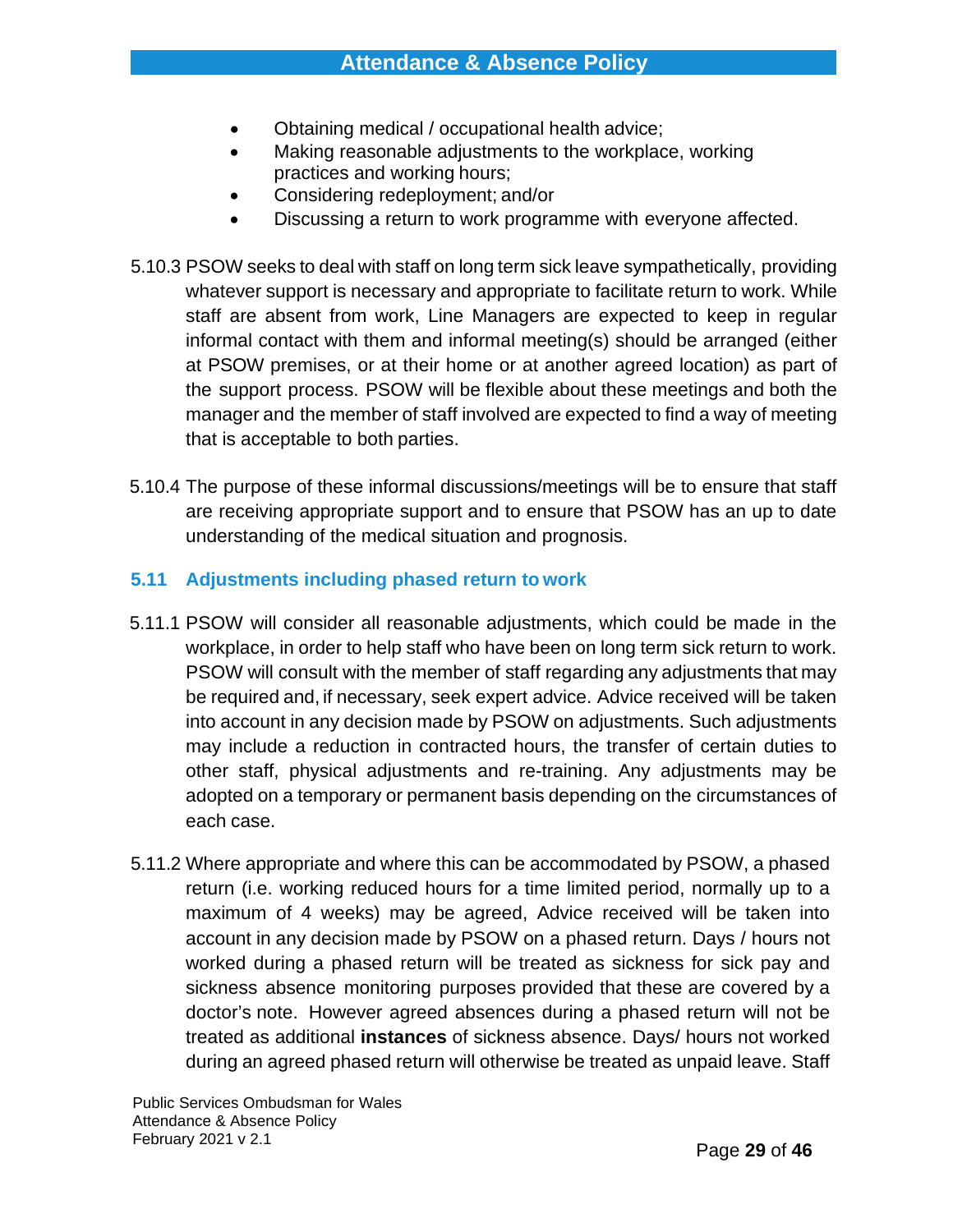may request annual/flexi leave instead of unpaid days, but this would be subject to the normal leave authorisation process and therefore dependent on office cover and operational requirements.

## **5.12 Alternative employment**

- 5.12.1 If staff are unable to return to their own job their Line Manager will, with the assistance of the HRBP and advice from Occupational Health where appropriate, consider offering a suitable alternative role (either on a temporary or permanent basis), although PSOW will not be obliged to create a new position for this purpose.
- 5.12.2 If staff refuse to co-operate in providing medical evidence or to undergo an independent medical examination, staff will be notified in writing that a decision will be taken on the information available and that it could result in dismissal.
- 5.12.3 If staff return to work in an alternative role, they will be offered the terms and conditions that are applicable to that role.

# **5.13 Termination of employment**

- 5.13.1 If it is clear that staff are unlikely to be able to return to work PSOW can recommend the member of staff (if they are a member of PCSPS or LGPS) for ill health retirement. **Ill health retirement is however subject to the scheme medical advisers confirming that the ill health is likely to be permanent and that it prevents the member of staff from carrying out their work.**  Benefits payable will be in accordance with the relevant pension scheme.
- 5.13.2 Where dismissal is appropriate, this will be determined by the COO/DOI following consultation with PSOW's HR adviser. The member of staff will be given the appropriate level of notice and the right of appeal.
- 5.13.3 Termination will normally be with full notice or payment in lieu of notice.
- 5.13.4 The process outlined above will not apply to staff during their probationary period. In respect of staff during their probationary period, attendance will be monitored and any concerns will be discussed with the member of staff. Unsatisfactory attendance during the probationary period is likely to result in employment not being confirmed and consequently in termination of employment.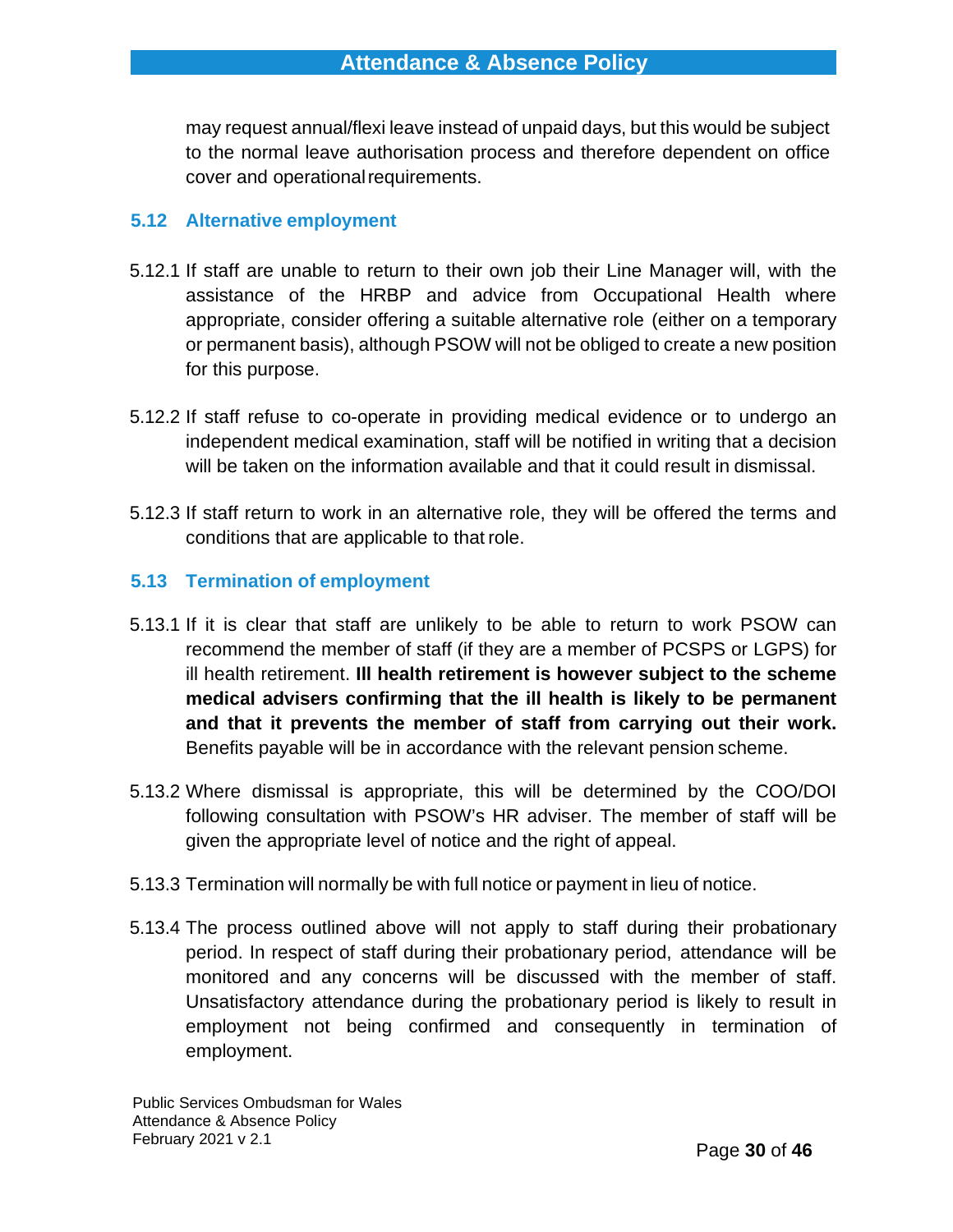### **5.14 Medical examinations**

- 5.14.1 PSOW recognises the benefits of occupational health advice and may ask staff at any stage of absence to undergo an occupational health medical examination. Where stress is involved this will be immediate, and in other cases a referral will be made where an absence lasts (or is anticipated to last) four weeks or more. Staff will be advised of the purpose of the referral (and will receive a copy of the referral if requested). Staff are expected to attend any such appointments and if they unreasonably do not attend, decisions will be made on the evidence available.
- 5.14.2 If staff wish to receive a copy of the occupational health report, they should request this at the time of the referral. The purpose of the examination may include the following:
	- **a)** to identify the medical reason for the absence;
	- **b)** to establish whether there are any underlying problems or circumstances contributory to the absences;
	- **c)** to establish whether the absences are work related;
	- **d)** to identify a likely return to work date;
	- **e)** to establish whether the illness will have a long-term effect on the ability to carry out the duties of the post;
	- **f)** to establish the effect the illness has on the ability to attend work on a regular basis;
	- **g)** to try to identify any adjustments that PSOW could make to help the return to work.
- 5.14.3 The Occupational Health Adviser may seek additional information from General Practitioners and/or consultants. If this is necessary, such information will be obtained in accordance with the Data Protection Act 2018 and and the Access to Medical Reports Act 1988 (consent will be sought in writing).
- 5.14.4 Once the occupational health report has been received by PSOW, further consultation will take place with staff before any decisions are made regarding the member of staff's employment with PSOW.
- 5.14.5 If staff refuse to give consent for PSOW to view the medical report and/or the release of medical records the Line Manager should point out that PSOW would prefer to base its decision on up-to-date medical evidence but that, if such evidence is withheld, a decision will be made upon the information available at the time.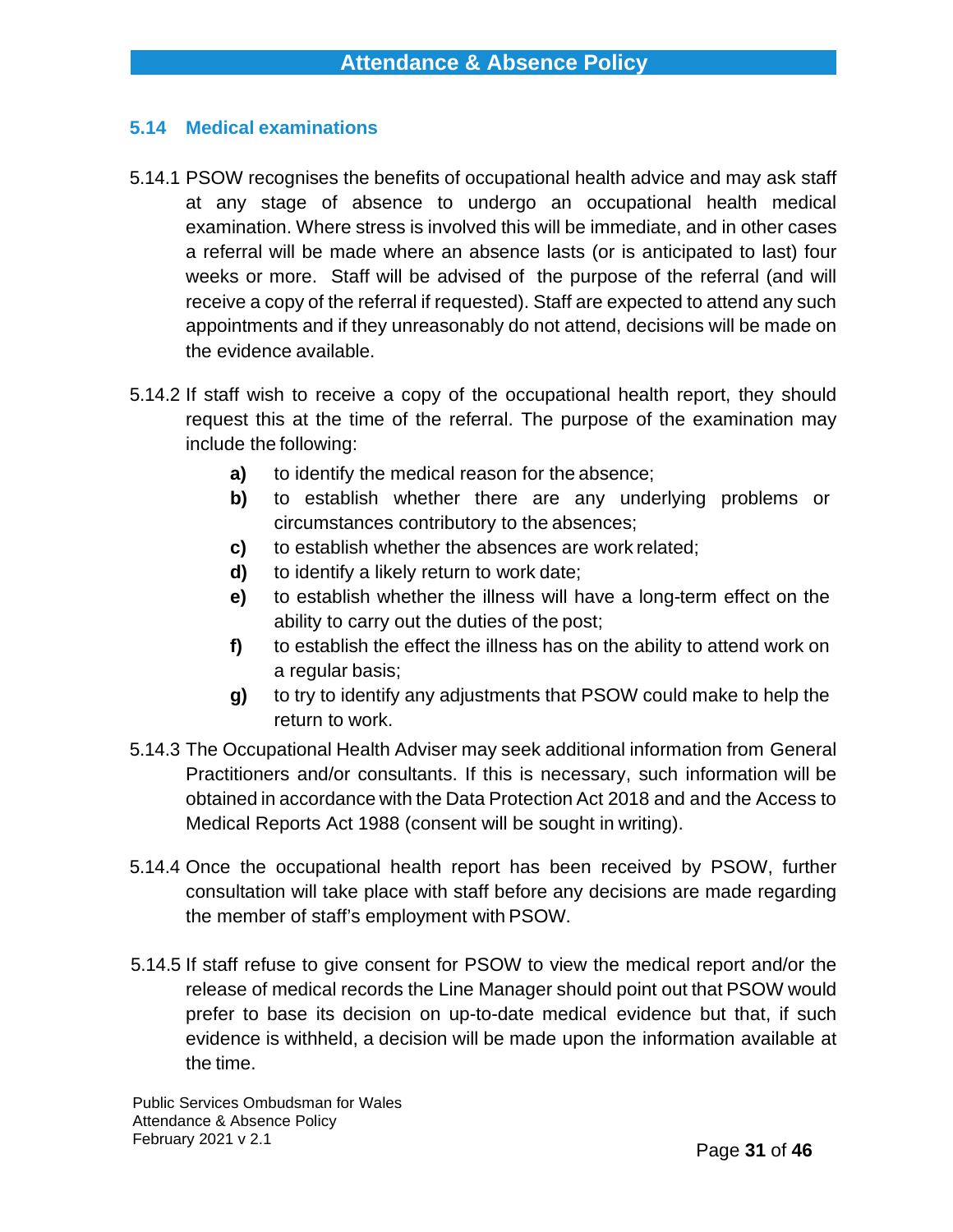5.14.6 Staff will normally be able to access any medical records held by PSOW at any time in accordance with the provision of the Data Protection Act 2018. Information acquired by PSOW on staff's health is to be treated in the strictest confidence at all times.

## **5.15 Stress Related Illness**

- 5.15.1 Stress is something that anyone can suffer from at any time The PSOW encourages staff who feel that they are having difficulties to discuss the situation with their Line Manager or the HRBP at an early stage to allow immediate referral to Occupational Health or other appropriate support service.
- 5.15.2 Please refer to the Health and Safety Policy for further information and guidance.

### **5.16 Specialist health problems**

5.16.1 Where it is established by a medical practitioner that a member of staff is suffering from alcohol or drug related problems, these will usually be treated as a medical matter, rather than dealing with the issue through the Disciplinary Policy. This is with the exception of when a member of staff's conduct at work is inappropriate.

#### **5.17 Absence and Disability**

- 5.17.1 If staff have a medical condition or disability as defined by the Equality Act 2010 which affects their ability to undertake their work, they should notify their Line Manager.
- 5.17.2 Disabled people generally take no more sick leave than other staff. However, a minority, owing to their condition may need to take additional disability-related absence. In employing and managing disabled staff, PSOW will seek to distinguish between general sick leave and disability-related sick leave to ensure that the disabled staff are dealt with in a non-discriminatory way. The time required for regular ongoing medical appointments or treatment will be treated as paid special leave (see 1.5.5 and 3.10.1). Disability-related sick leave (sick leave arising directly from the disability) will be recorded separately. Such absences will be discussed with the member of staff involved, together with the need for any additional support or adjustments. However, disability-related sick leave that reaches the levels set out in paragraph 5.5.2 will not automatically trigger the sickness absence meetings and outcomes set out in section 5.6 of the policy.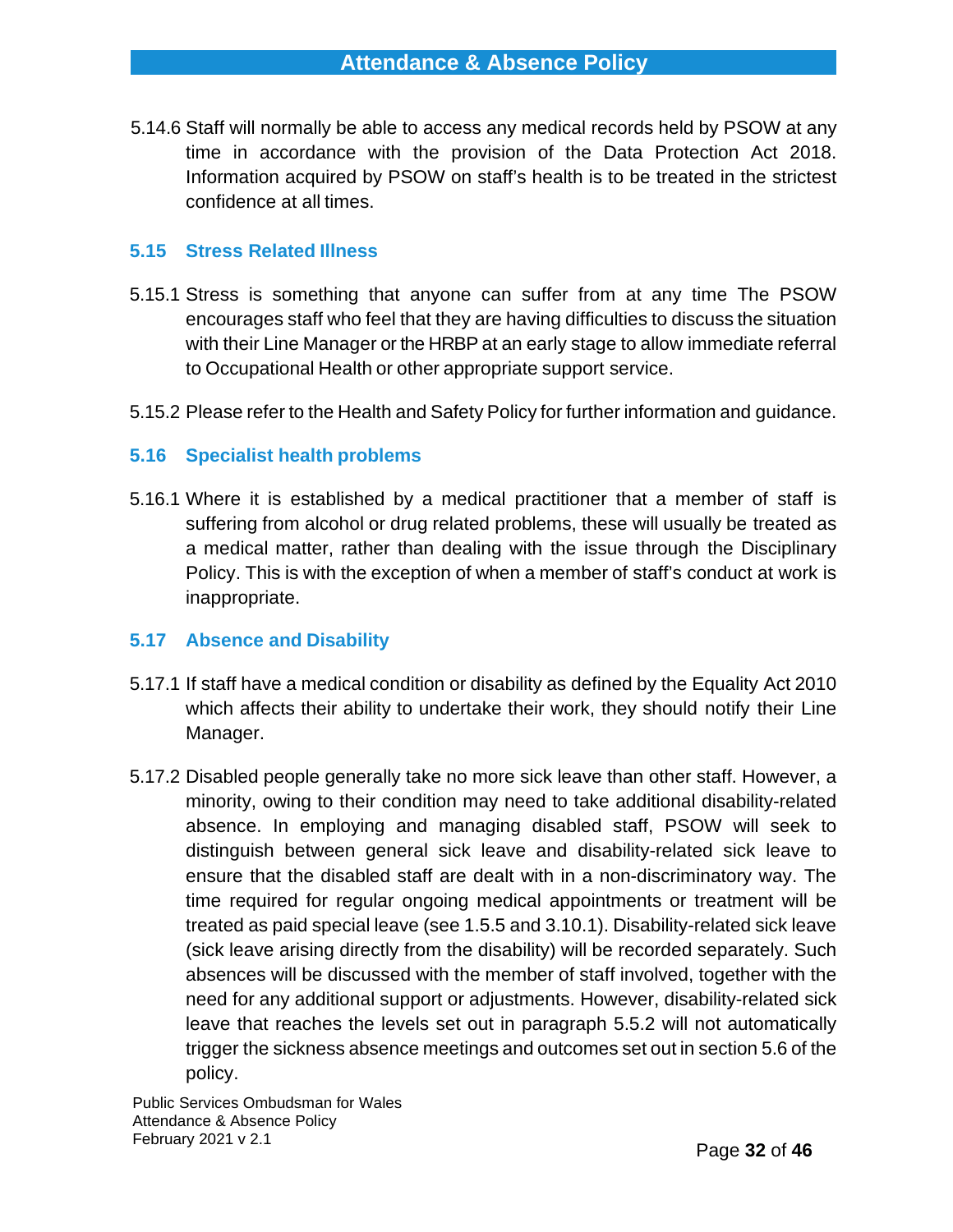- 5.17.3 PSOW will comply with its obligations to make reasonable adjustments under the Equality Act 2010.
- 5.17.4 In the event that staff become disabled, PSOW will consider all reasonable adjustments, which could be made to staff's workplace in order to help their return to work, at each stage of the sickness absence meetings procedure. PSOW will consult with the member of staff regarding any adjustments that may be required and, if necessary, seek expert advice. Such adjustments may include a reduction in contracted hours, a phased return (i.e. to work reduced hours for a time limited period), the transfer of certain duties to other staff, physical adjustments and re-training. Any adjustments may be adopted on a temporary or permanent basis depending on the circumstances of each case. Days/ hours not worked during a phased return will be treated as sickness for sick pay and sickness absence monitoring purposes provided that these are covered by a doctor's note. Days not worked during an agreed phased return will otherwise be treated as unpaid leave, or in exceptional circumstances and by agreement, holiday leave / Flexi leave.

### **5.18 Absence and pregnancy**

- 5.18.1 Absence related to pregnancy will not be included in any assessment of a member of staff's sickness record. Staff absent from work with a pregnancy related illness are advised to contact the HRBP.
- 5.18.2 If staff are sick due to a pregnancy related illness, it may be appropriate to commence the maternity leave earlier than anticipated. Please see the PSOW Maternity Leave policy.

#### **5.19 Sick Pay**

- 5.19.1 PSOW operates a Sick Pay Scheme comprising Occupational Sick Pay and Statutory Sick Pay. Payment is made to staff who areabsent from work because of certified sickness, or injury that is not attributable to their own negligence or misconduct.
- 5.19.2 Within any span of 12 months, payment for sickness absence shall be in accordance with that stipulated in contracts of employment. In accordance with PSOW contracts of employment, sickness absences during a member of staff's probationary period are unpaid.

5.19.3 If a period of sickness absence is or appears to be occasioned by actionable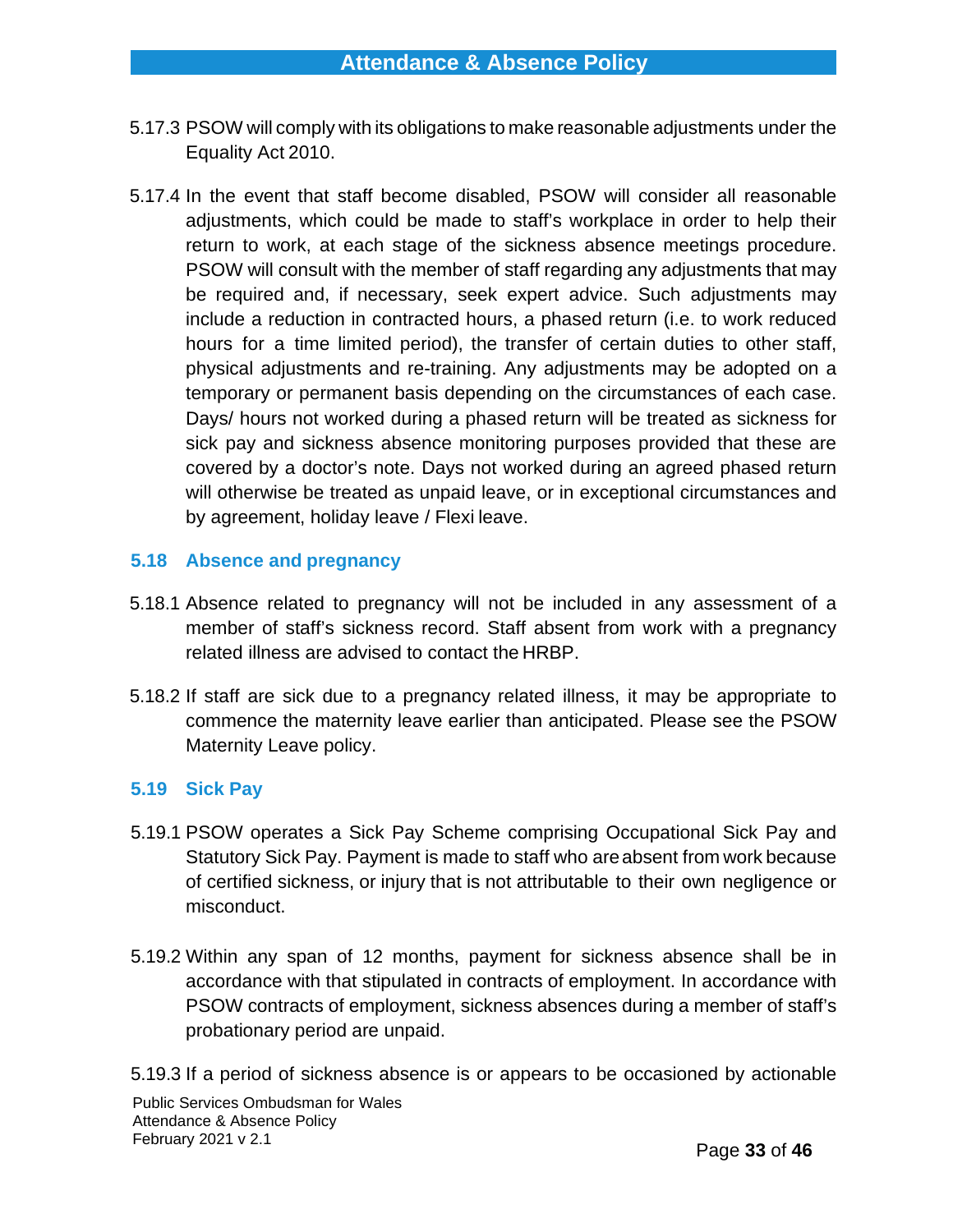negligence, nuisance or breach of any statutory duty on the part of a third party, in respect of which damages are or may be recoverable, staff must immediately notify their Line Manager of that fact and of any claim, compromise, settlement or judgment made or awarded in connection with it and all relevant particulars that we may reasonably require. If PSOW require staff to do so, staff must cooperate in any related legal proceedings and refund PSOW that part of any damages or compensation staff recover that relates to lost earnings for the period of sickness absence as PSOW may reasonably determine, less any costs staff incurred in connection with the recovery of such damages or compensation, provided that the amount to be refunded to PSOW shall not exceed the total amount PSOW paid to staff in respect of the period of sickness absence.

5.19.4 In order to access these benefits staff must comply with the sickness absence procedures outlined in this policy. Entitlement to Sick Pay is subject to notification of absence and production of self-certification and medical certificates. Failure to comply at any stage will jeopardise the receipt of these benefits. Falsifying sickness records is misconduct and dealt with under the PSOW Disciplinary Policy.

### **5.20 Annual Leave & Sickness Absence**

- 5.20.1 After any period of sick leave staff may not take holiday leave unless:
	- **a)** Staff have gone back to work for at least one day; or
	- **b)** They produce a self-certificate or medical certificate as appropriate saying that they are fit to return to work; or
	- **c)** The holiday leave in question was arranged and agreed before the period of sickness.
- 5.20.2 If staff fall sick while on holiday leave, at the discretion of the Ombudsman, the period of illness may be treated as sick leave rather than holiday leave. The usual requirements for notification to the Line Manager and self-certification or medical certification in this policy will apply. Any such sick leave will, in the normal way, be taken into account in considering absences under paragraph 5.4.2 of thispolicy.
- 5.20.3 Where a dependent has been ill, at the discretion of the Ombudsman, the Special and Emergency Leave Policy may apply, and a proportion of the holiday leave may be taken at a later date.

# **5.21 Effect on Incremental Pay**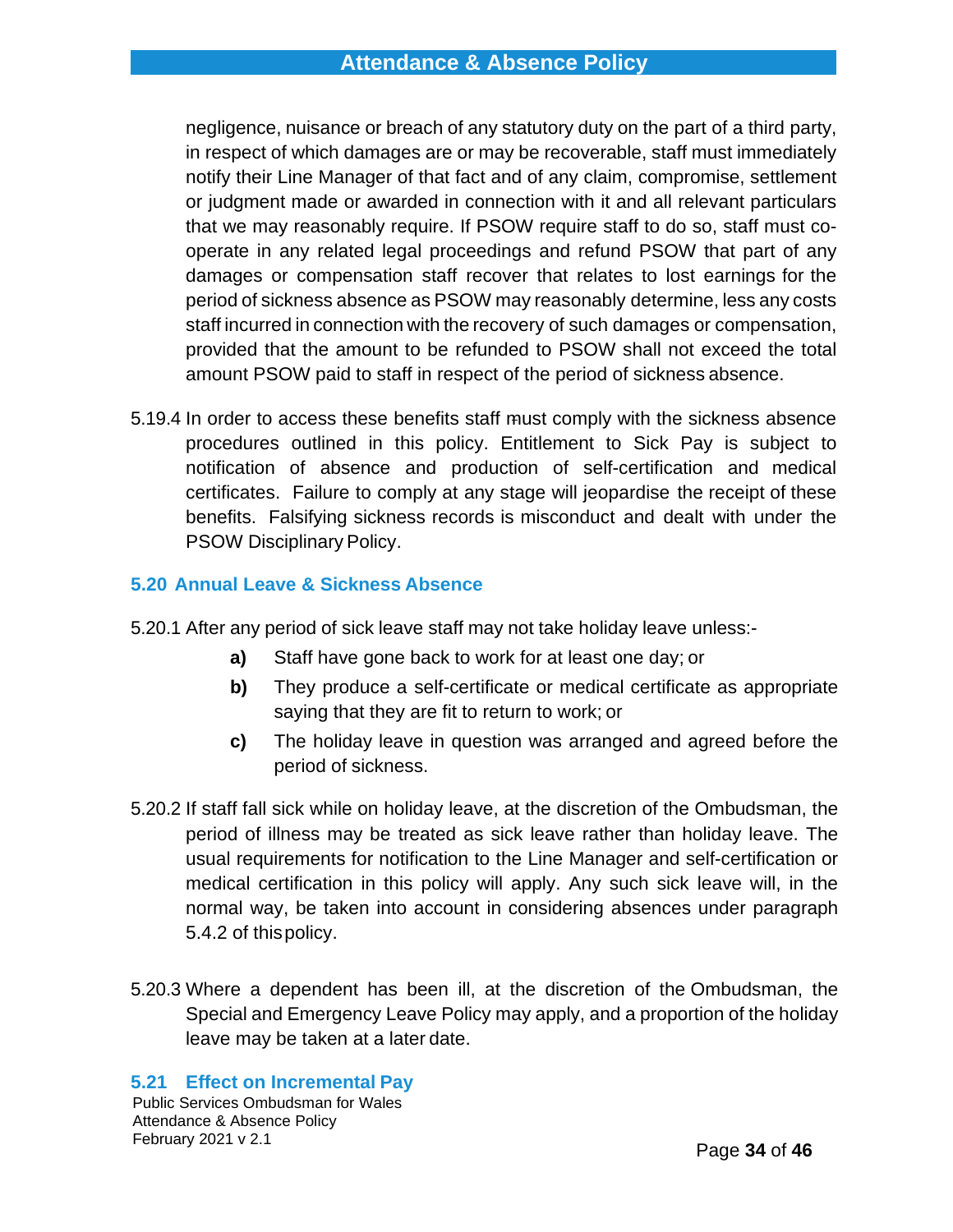- 5.21.1 In cases where staff have been absent for less than nine months within the review period, they will be assessed in the normal way and, where appropriate, may be awarded an incremental pay increase, which reflects their performance whilst at work.
- 5.21.2 Staff who have been absent for more than nine months during the review period will receive any cost of living rise only.

# <span id="page-34-0"></span>**6. Unauthorised absence**

- 6.1.1 Staff who contravene this policy may have the related absence viewed as unauthorised absence. The following examples are not exhaustive:
	- a) Absences that are not authorised in advance by the line manager where required as set out in this policy;
	- b) Absences related to staff not following the correct notification requirements as set out in this policy;
	- c) Absences where staff have failed to provide the necessary documentation (e.g. medical certificates);
	- d) Recurring lateness (outside of any agreed working pattern authorised by or agreed with the Line Manager);
	- e) Altering or causing to have altered any of the details on any medical certificate, e.g. date, signature, reason for absence etc;
	- f) Giving inaccurate or misleading information about anyabsence;
	- g) Undertaking any other employment during sickness absence whether paid or unpaid which is in any way inconsistent with the nature of any illness or injury;
	- h) Actions by staff considered to be inconsistent with genuine sickness or injury such as participation in any sport, hobby, social or other activity which could aggravate the illness or injury or which could delay recovery.
- 6.1.2 Unauthorised absence may be dealt with under the PSOW Disciplinary or Capability Policies and may also be subject to deduction in pay/sick pay.

# <span id="page-34-1"></span>**7. Policy Review**

- 7.1.1 This policy will be:
	- reviewed every two years
	- published internally and externally.

Public Services Ombudsman for Wales Attendance & Absence Policy February 2021 v 2.1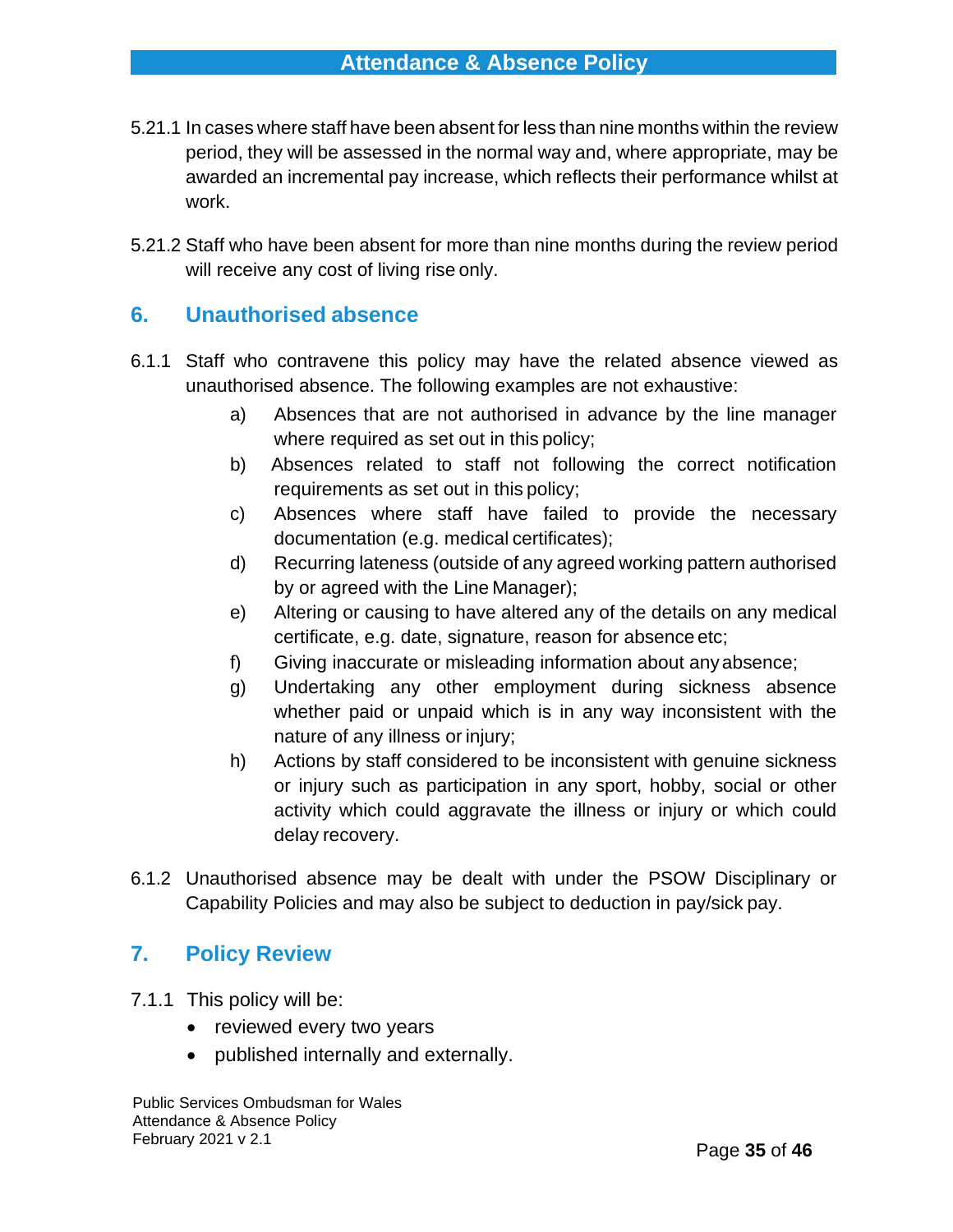# **Appendix A**

# <span id="page-35-0"></span>**Return to work interview guidelines**

The return to work interview should be conducted after each period of absence.

## **Reasons for conducting a Return to Work Interview**

- to ensure that staff are fit to return to work;
- to indicate that the staff's absence was notified and they were missed;
- to welcome staff back, bring them up-to-date and help them settle in;
- to determine staff's reasons for absence;
- to discuss whether the absence was related to work and, if so, what can be done to ensure that the situation does not arise again;
- to assess any future impact on work performance and consider whether the member of staff requires any assistance;
- to review staff's attendance record;
- to agree any action/improvements necessary for the future; and
- to confirm that Corporate Services will be assessing whether any sickness absence trigger points have been met upon their receipt of the Return to Work form.

#### **Aim of Interview**

- to make people feel valued members of the team;
- to reinforce the importance of regular attendance at work;
- to raise the threshold of "avoidable" sickness absence; and
- to demonstrate that absence is a high priority for PSOW and that policies are put intopractice.

# **Good Practice in conducting the interview**

- The return to work interview provides an opportunity to talk issues through with staff in a constructive and positive manner, and to prevent "minor" absence problems developing into more serious ones.
- The emphasis should be on "active listening" with an overriding sense of fairness, respect and empathy throughout.
- The interview should not be used as a "disciplinary" interview.
- The Line Manager must make a written note of the return to work interview, which may become relevant if the formal capability procedure needs to be invoked at a laterstage.

Staff should be given a copy of the written note and asked to sign it to confirm that it reflects an accurate record of the meeting.

The process is about Good Management i.e. communicating openly and sensitively with staff to reach an agreed course of action, where appropriate.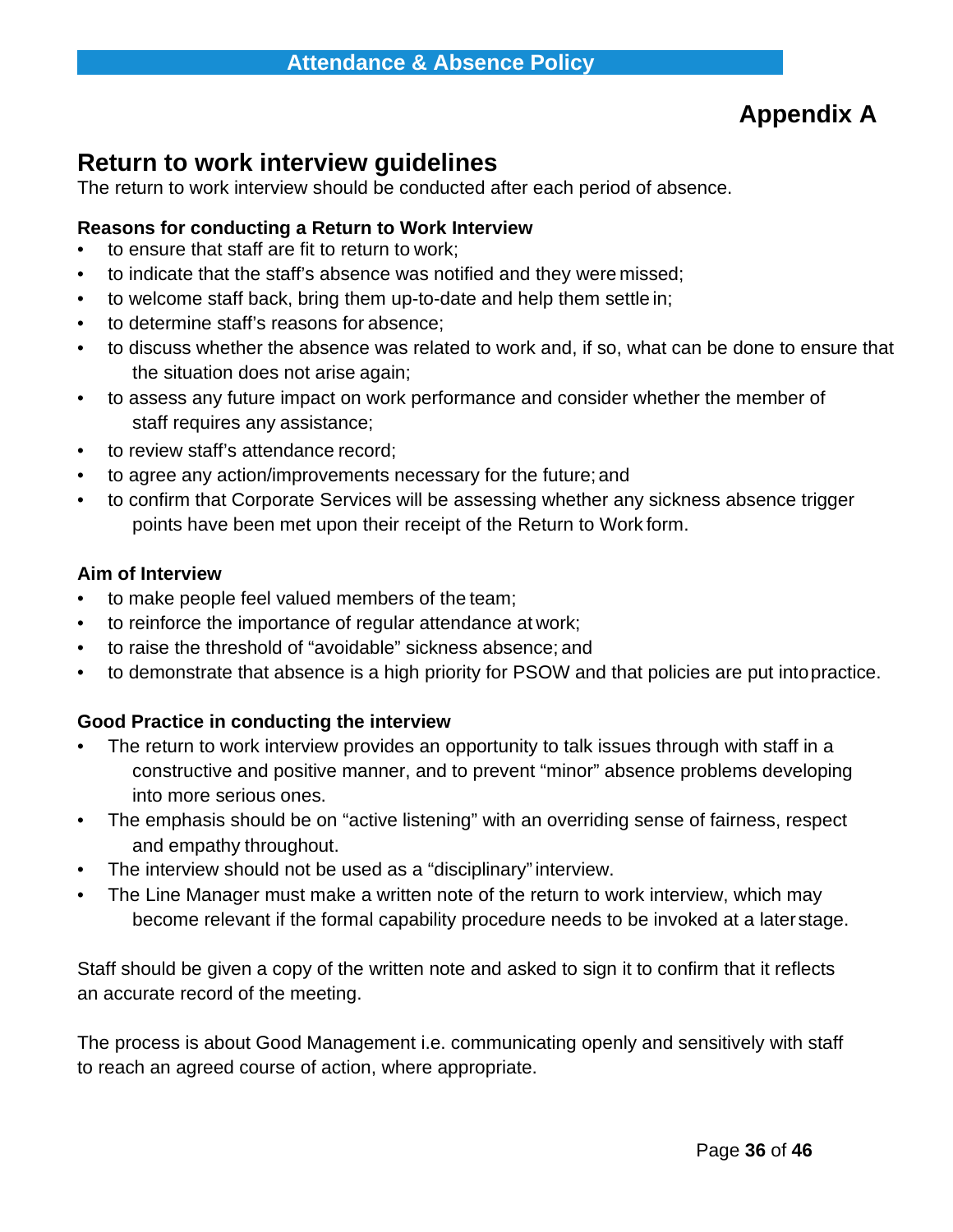#### **Reasons for Absence**

Line Managers should recognise that in some cases the "stated" reason(s) for absence may disguise the real reason. It is important to listen, ask questions, avoid making quick judgments or assumptions about their reasons for absence prior to a fair and two-way discussion.

Absence may be due to any one or a combination of the following reasons:

- Sickness, serious or minor
- Stress/anxiety
- Domestic issues
- Boredom
- Job dissatisfaction
- Travel problems
- Financial worries
- Harassment
- Demanding hobby
- Other employment

#### **Style of Interview**

For cases of unavoidable absence due to an illness which is clearly evident, for example measles, which may be self-certified or certified by a doctor, the interview will probably be very informal and will take only a short time. The emphasis should be on welcoming staff back to work, and discussing issues focused on resuming their normal duties as soon as possible. In less obvious situations the interview will need to be more searching. The Line manager will need to listen carefully to the reason for absence and make an informed judgment based on the facts and background to each situation.

#### **Points to consider**

- prepare for the interview
- set aside time
- arrange privacy
- welcome staff back, show concern and empathy
- ask them why they were absent
- define the problem
- discuss the overall situation in context with their job
- agree any action
- follow up
- keep a record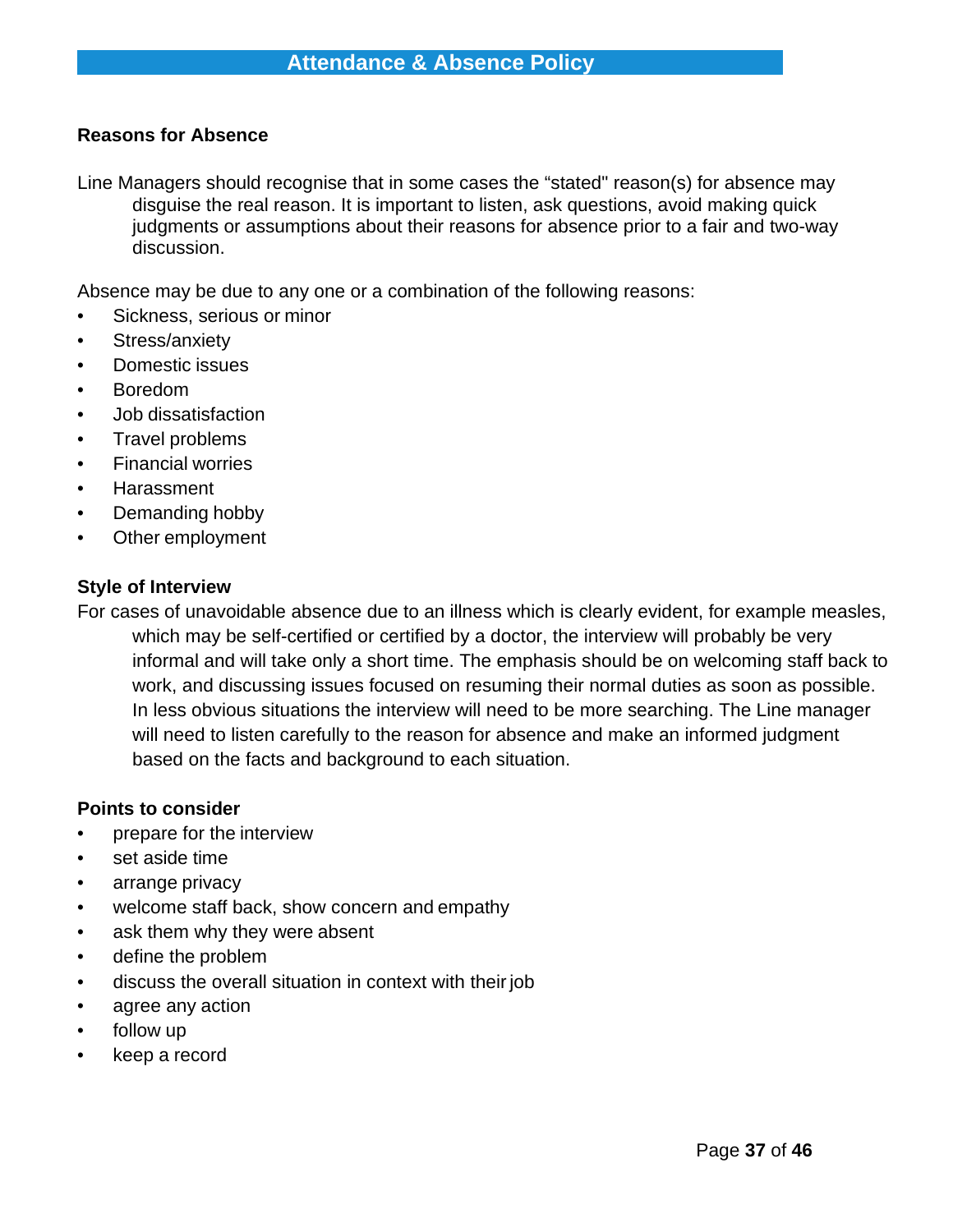# <span id="page-37-0"></span>**Return To Work Interview Form** (following Sickness Absence)

| <b>Name</b>                    |            |                                       | <b>Team</b>                                            |     |              |
|--------------------------------|------------|---------------------------------------|--------------------------------------------------------|-----|--------------|
| <b>Duration of Absence</b>     |            | 1 <sup>st</sup> day of return to work | Working days                                           |     |              |
| To:<br>From:                   |            |                                       |                                                        |     |              |
| Notification process followed? | Yes        | <b>No</b>                             | Is an occupational health referral Yes<br>appropriate? |     | <b>No</b>    |
| Medical Certificate attached?  | Self       | G.P.                                  | Occupational health<br>appointments kept?              | Yes | No or<br>N/A |
| Absence Record discussed?      | <b>Yes</b> | <b>No</b>                             | *Please circle answers as appropriate                  |     |              |
| Is a pattern emerging?         | Yes        | <b>No</b>                             |                                                        |     |              |

| Explanations provided by employee for absence                                                                                                            |                                |  |  |  |  |
|----------------------------------------------------------------------------------------------------------------------------------------------------------|--------------------------------|--|--|--|--|
| Was absence work related: If Yes, How?                                                                                                                   | Was absence pregnancy related? |  |  |  |  |
|                                                                                                                                                          |                                |  |  |  |  |
| Disability Discrimination Legislation: Do the reasons for absence require any reasonable<br>adjustments under the Disability Discrimination Legislation? |                                |  |  |  |  |
| Comments: (including Problems identified, action to be taken, re-interview arrangements)                                                                 |                                |  |  |  |  |
| Future Action: (e.g. referral to Occupational Health, change in working arrangements                                                                     |                                |  |  |  |  |
| Line Manager's Signature: ___                                                                                                                            | Date:                          |  |  |  |  |

Staff Signature: \_\_\_\_\_\_\_\_\_\_\_\_\_\_\_\_\_\_\_\_\_\_\_\_\_\_\_\_\_\_\_\_\_\_ Date: \_\_\_\_\_\_\_\_\_\_\_\_\_\_\_\_

*Please hand this form to Corporate Services ASAP. Following receipt of this form, Corporate Services will subsequently inform the member of staff & Line Manager in the event that absence trigger points have been met*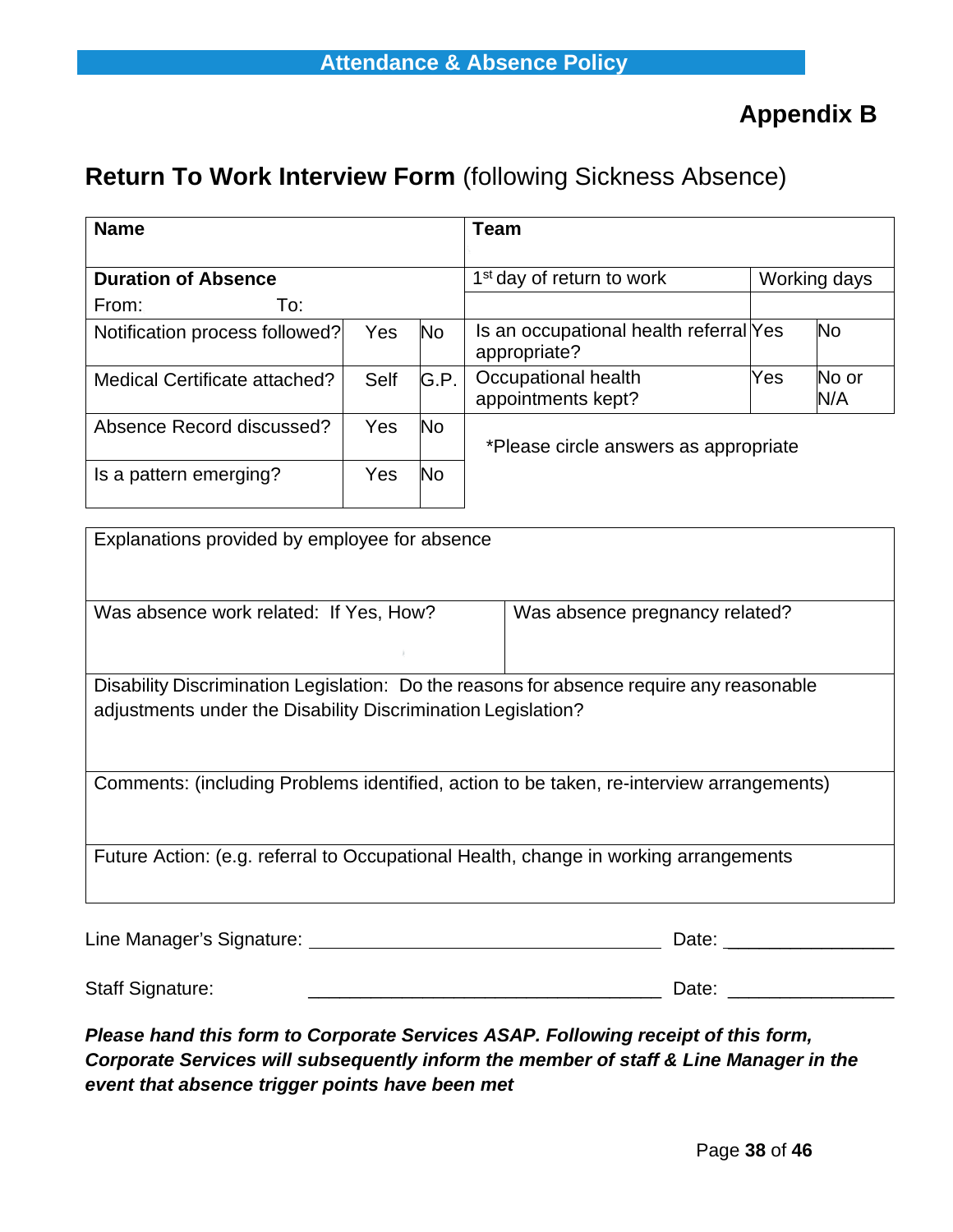# **Attendance & Absence Policy**

<span id="page-38-0"></span>